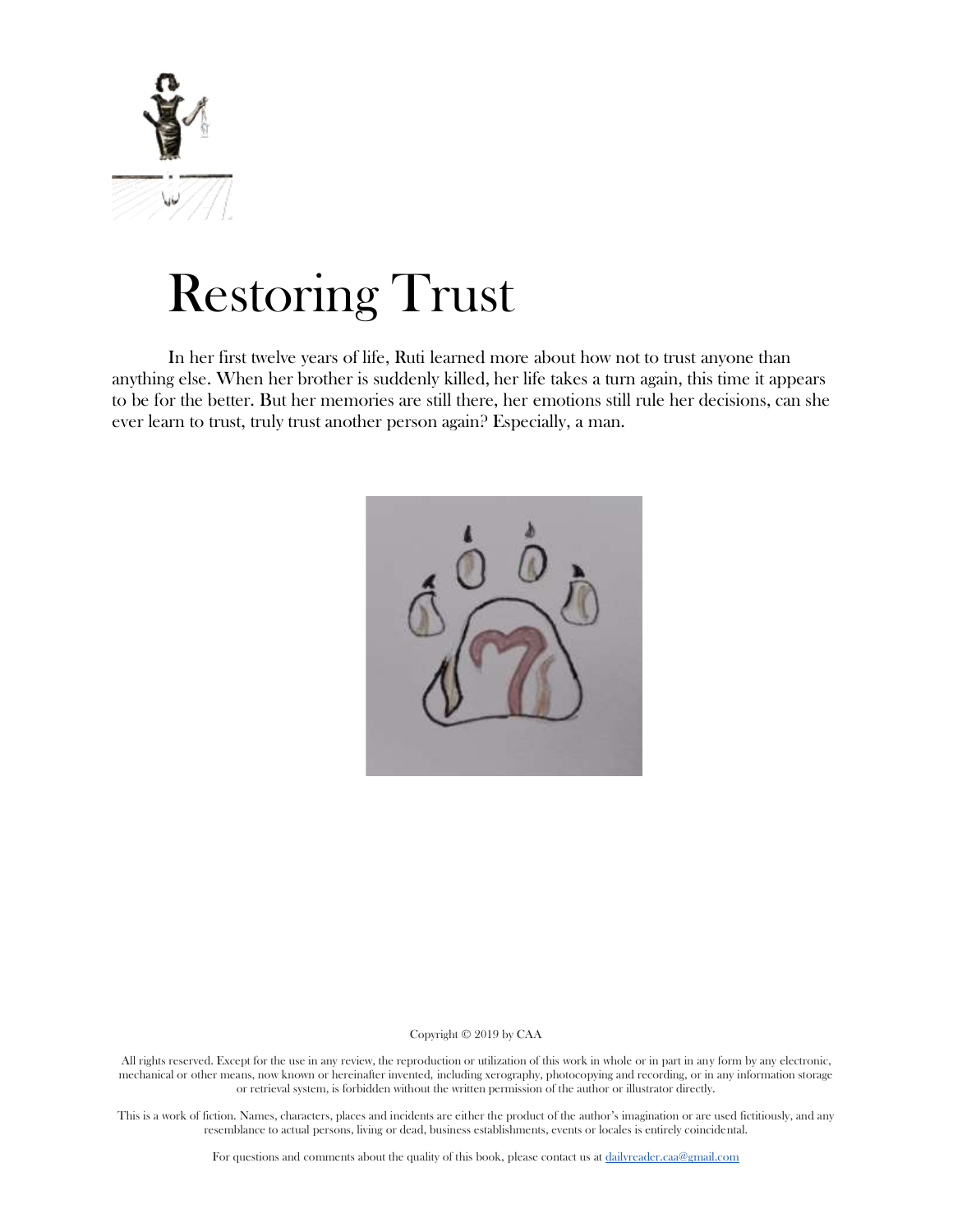

Copyright © 2019 by (CAA

All rights reserved. Except for the use in any review, the reproduction or utilization of this work in whole or in part in any form by any electronic, mechanical or other means, now known or hereinafter invented, including xerography, photocopying and recording, or in any information storage or retrieval system, is forbidden without the written permission of the author or illustrator directly.

This is a work of fiction. Names, characters, places and incidents are either the product of the author's imagination or are used fictitiously, and any resemblance to actual persons, living or dead, business establishments, events or locales is entirely coincidental.

For questions and comments about the quality of this book, please contact us at [dailyreader.caa@gmail.com](mailto:dailyreader.caa@gmail.com)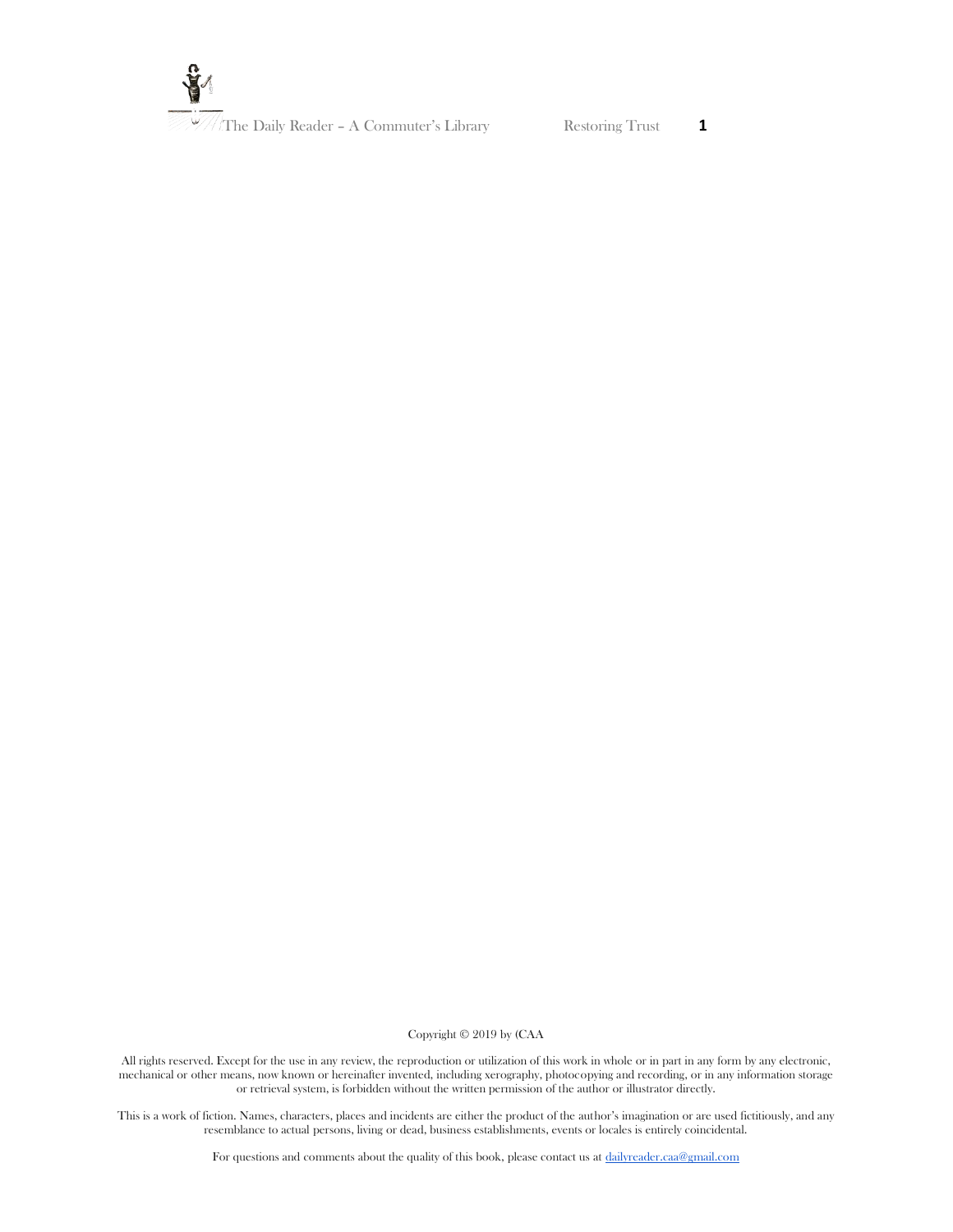

Ruti receives a text from a good friend, possibly soon to be boyfriend, telling her that he has the opportunity to drive a limo tonight from one party to another and he wants to pick her up so she can come for the ride. He told her he is allowed as long as it doesn't interfere with the timing for the people renting the car. He assured her, that picking her up, is on the way to the party.

She immediately writes back that she will meet him at the corner of her street because she is out for a walk anyway and she starts to walk quickly to the end of her block where he said he will pass in a few minutes.

Ruti has had a lot of trust issues when it comes to the men in her life. The people she lives with aren't her biological family but they treat her like she is, always have. As a matter of fact, they aren't even her foster parents, simply put they are her legal guardians. Foster parents are watched by social services, she has never been visited by them since being here. Ruti is older than their other children and gets along with the mom as if they are best friends. Keri, the mom, understands where Ruti has come from and never asks her to share more than she is ready to. Keri encourages her to reach out and become friendlier to the people she is around most. This year Ruti has done that. She now has a healthy group of friends at school and even at her part time job at the fabric store. But for her to have a man/boy that she considers a friend, and a close one at that, is more than she had ever expected to see again in her life.

The first twelve years of her life Ruti lived with turmoil as if it was another sibling, living with Keri has given her the responsibility of having real siblings to care for and about. It is something she has grown to love. Keri's husband, Luca, is often away on business and her being there makes it easier on him knowing there is help for Keri. She has room and board in exchange for family and responsibility and she is finally enjoying life. A far cry from what she had as a child.

Seeing the limo come down the block, Ruti becomes a bit nervous because the driving doesn't look smooth, the car actually looks a little jerky as a new driver would be, this seems odd to her, he is a good driver usually. She is immediately on guard for something, she doesn't know what but she knows she will find out soon. Ruti has been conditioned by her upbringing to look for the small things around her, to trust only her instincts, it's an unfortunate effect of being the daughter of the parents she had. That needling in her side, the back neck hairs standing up, it always seems to mean disaster is about to happen. She is quickly deciding if she should get in the car with him at all, Ruti can still change her mind she tells herself.

He pulls over to the corner she is standing on and rolls down the window. "Get in love, I'm on a time schedule," he smiles. Ruti quickly sends Keri a text as to what she is doing so someone knows her whereabouts. By the time she gets into the car and has her seatbelt on Keri writes back, 'I'm here if you need me, don't hesitate to call.' This puts her at ease as the car pulls away.

Still uneasy, Ruti watches Casper as he maneuvers the limo, she sees he is still adjusting the seat and the mirrors and is watching the road almost as if he is watching over his shoulder for something. It's a look she has seen many times in her past. He is constantly checking the review mirror, the side mirror and his speedometer. Before Ruti got in the car, she was only nervous, but now she is angry. She should have known better than to trust a guy. It has never worked in her life, sans Keri's husband, but he belongs to Keri, nothing to worry about, not in all the years she has

All rights reserved. Except for the use in any review, the reproduction or utilization of this work in whole or in part in any form by any electronic, mechanical or other means, now known or hereinafter invented, including xerography, photocopying and recording, or in any information storage or retrieval system, is forbidden without the written permission of the author or illustrator directly.

This is a work of fiction. Names, characters, places and incidents are either the product of the author's imagination or are used fictitiously, and any resemblance to actual persons, living or dead, business establishments, events or locales is entirely coincidental.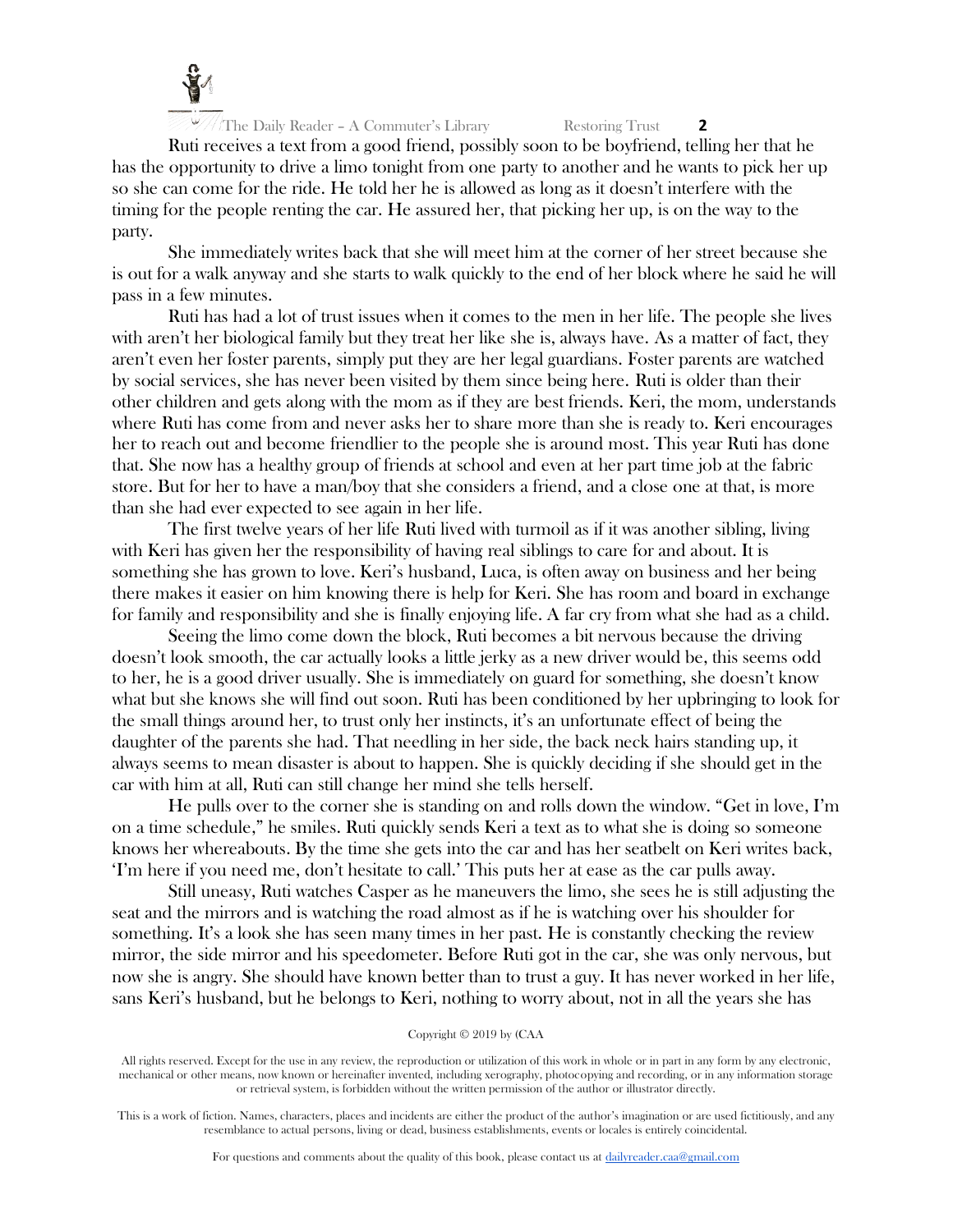

 $\sqrt{\frac{1}{\pi}}$ The Daily Reader – A Commuter's Library Restoring Trust **3** been with them, he has proven his worth. Although, he may be the only man on the planet to do this. Ok, possibly her math teacher too, he appears to be a genuine person as well, so now there are two on the planet, she thinks to herself.

After a couple minutes, Ruti quickly assesses where they are and figures out that in another mile or so she can get out of the car and walk to a friend who lives on the other side of the median near this road. She texts her friend and asks if she can stop by, she knows Keri will pick her up there. The response is a resounding yes.

"Casper, what are you doing in this limo?" Ruti asks cautiously.

"Driving it, what do you think? I have to take these people back there over to Rockridge Country Club, wait for them there for a couple of hours and then drive them back. Simple enough and I get paid for it too. Nice gig to get huh? I figured we could talk while we are waiting there, maybe take a walk around the grounds?" he answers softly, not even once glancing over to her. For Ruti it means he is not comfortable driving and that she doesn't like this anymore, she has to make a firm decision. It's time to be tough.

"Is this legal?" she asks with a hint of anger in her voice.

"Sure!!" He reaches into his back pocket and flips open his wallet, "See, limo license and everything."

Ruti reads it, and rubs her thumb around the whole thing, she scratches it with her nail until she feels what she knew she would feel. Training by her old man came in handy tonight. It's a fake, then she reads it again. Fuming, she says to him, "Pull over, I'm going to be sick. Hurry." He pulls over and she gets out in a hurry, slams the door and runs, she runs over the median and around a few trees, across the next street and down the block to the third house. She runs like she has never run since she was eleven years old and running away with her father from some people chasing them. When she is safely inside her friend's house she slides down to the floor and sends him a text, "Clearly, I'm not coming back. Don't EVER lie to me!!! 6'3"!!! Green eyes!!! How stupid do you think I am!! Goodbye Casper, lose my number quickly."

Ruti pulls herself up and goes to sit on the couch trying to catch her breath with her friend rubbing her back and not asking a single question, this is a real friend. She calls Keri to explain what happened. Her friend listens to the story, she has her arm around Ruti's shoulders now. The kids are asleep by Keri, as they should be at this hour, but she offers to wake them to come and get her; Ruti's friend says not to and offers to drive her home. Keri waits up for Ruti to get home. As she enters the door Keri says, "Does he know why you would react so harshly?" she says with mild concern for the boy who is probably out trying to impress her. Badly, but trying to impress nonetheless.

Ruti's friend asked the same thing, not that she didn't think running was a good thing to do, but she owed him an explanation as much as he owed her one. Her friend also told her that she believes that one day, Ruti will find people to trust that are guys. She reminds her that there are boys in their group of friends at school that would beat the crap out of anyone who would hurt her and that she should know that these are real friends, not fair weathered ones. Ruti hugged her friend before she got out of the car. Now she sits on the couch at home, wondering what to do with Keri at her side.

#### Copyright © 2019 by (CAA

All rights reserved. Except for the use in any review, the reproduction or utilization of this work in whole or in part in any form by any electronic, mechanical or other means, now known or hereinafter invented, including xerography, photocopying and recording, or in any information storage or retrieval system, is forbidden without the written permission of the author or illustrator directly.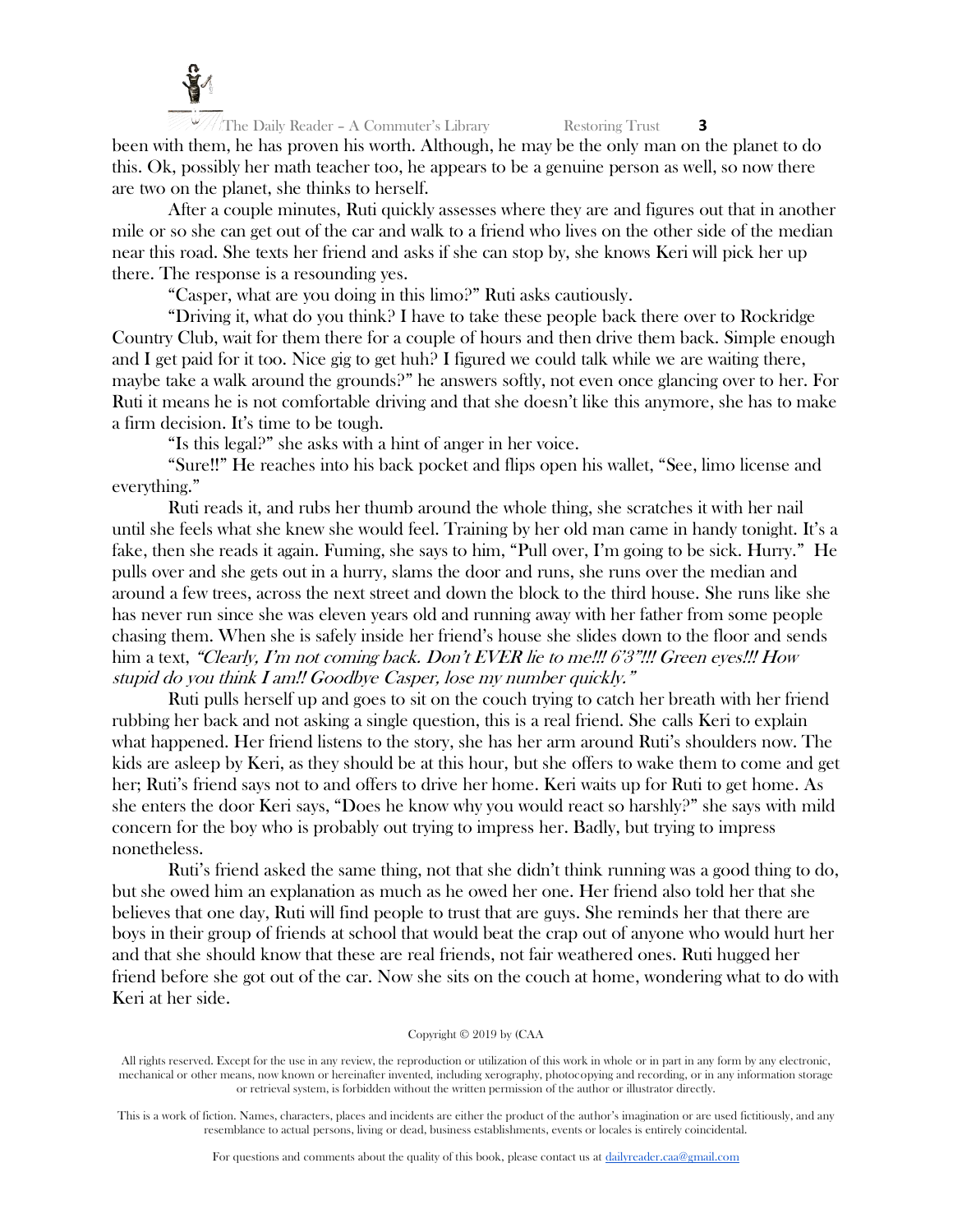

Her first response is to cry, Keri holds her. They sit there for a minute. "I'll be ok. It hurts," she pauses, "again." Another pause and a deep breath, "Why does it always have to hurt so much? You'd think I'd learn by now," she states. Keri offers no words, she pulls Ruti in for another hug and she kisses the top of her head. Keri goes upstairs, knowing that Ruti has to work this out, knowing that she will probably be upset for a couple of days too. She goes upstairs to call her husband and let him know what has happened to their Ruti...again.

Ruti paces the living room. She pulls out her laptop and begins to type up an email to Casper. It's too much to say in a text. It's going to take a while to put it all in words. Maybe it will be cathartic, but she has her doubts. Those memories never are.

 $\sim$   $\sim$   $\sim$ 

While waiting for Ruti to get back into the car his phone buzzes. He reads what she has to say. "Crap, crap and double crap!" Casper picks up his wallet and looks at the license he paid to get only to realize that whoever makes these fake ones, doesn't look at the person in the picture he is making it for. He shelled out a hundred dollars for a fake license to pull off this gig to make more money, to impress a girl who has never had fine things in her life, and all he pulls off is a colossal embarrassment. Probably right now there are a couple of guys laughing their asses off at his expense too. Oh, and the poor driver, Casper gets a sudden pit in his stomach that he has to fix this night and fast.

There is a tap on the dividing window. He pulls down his hat a bit over his eyes and opens it, "Yes?" he asks the guests.

"Oh, you don't look like the same driver, I guess that is why we've stopped, but then again I've had a few too many already and you might be the pope as far as I'm concerned. Ok. Um, do you think you can find us a quick gas station, a couple of the girls have to pee," the passenger asks in very drunken slurred words.

"Sure," he answers and closes the window again.

He pulls away, knowing that Ruti must have known exactly where to say she was sick, so she could run to a safe place. One thing he knows for sure about Ruti, she always has a backup plan for everything. He was so busy looking around making sure cops weren't following him, she probably conjured up an image of what was going on without him recognizing what she was doing or even what he was doing himself for that matter.

He hits the steering wheel with both hands. How did he let his friends talk him into this? First thing tomorrow...... find new friends. How much trouble can he really get into for doing this? Casper starts to calculate all the infractions, driving without a limo license, then the cops will find the real driver in the trunk and assume it was he who caused the problem, even though he hadn't, what would he be able to say? No? Of course not, all evidence falls on him. Jail time for sure is in his future. It stops here and now, he resolves to himself.

Casper finds the nearest gas station that he knows well, he pulls to the back near the bathrooms. He sends the girls inside for the key they need to use for the bathroom. This gives him a minute to plan his next move. As he stands in the darkness of the night, knowing full well the parking lot lights are out at this particular gas station, he contemplates how to get out of this. He

All rights reserved. Except for the use in any review, the reproduction or utilization of this work in whole or in part in any form by any electronic, mechanical or other means, now known or hereinafter invented, including xerography, photocopying and recording, or in any information storage or retrieval system, is forbidden without the written permission of the author or illustrator directly.

This is a work of fiction. Names, characters, places and incidents are either the product of the author's imagination or are used fictitiously, and any resemblance to actual persons, living or dead, business establishments, events or locales is entirely coincidental.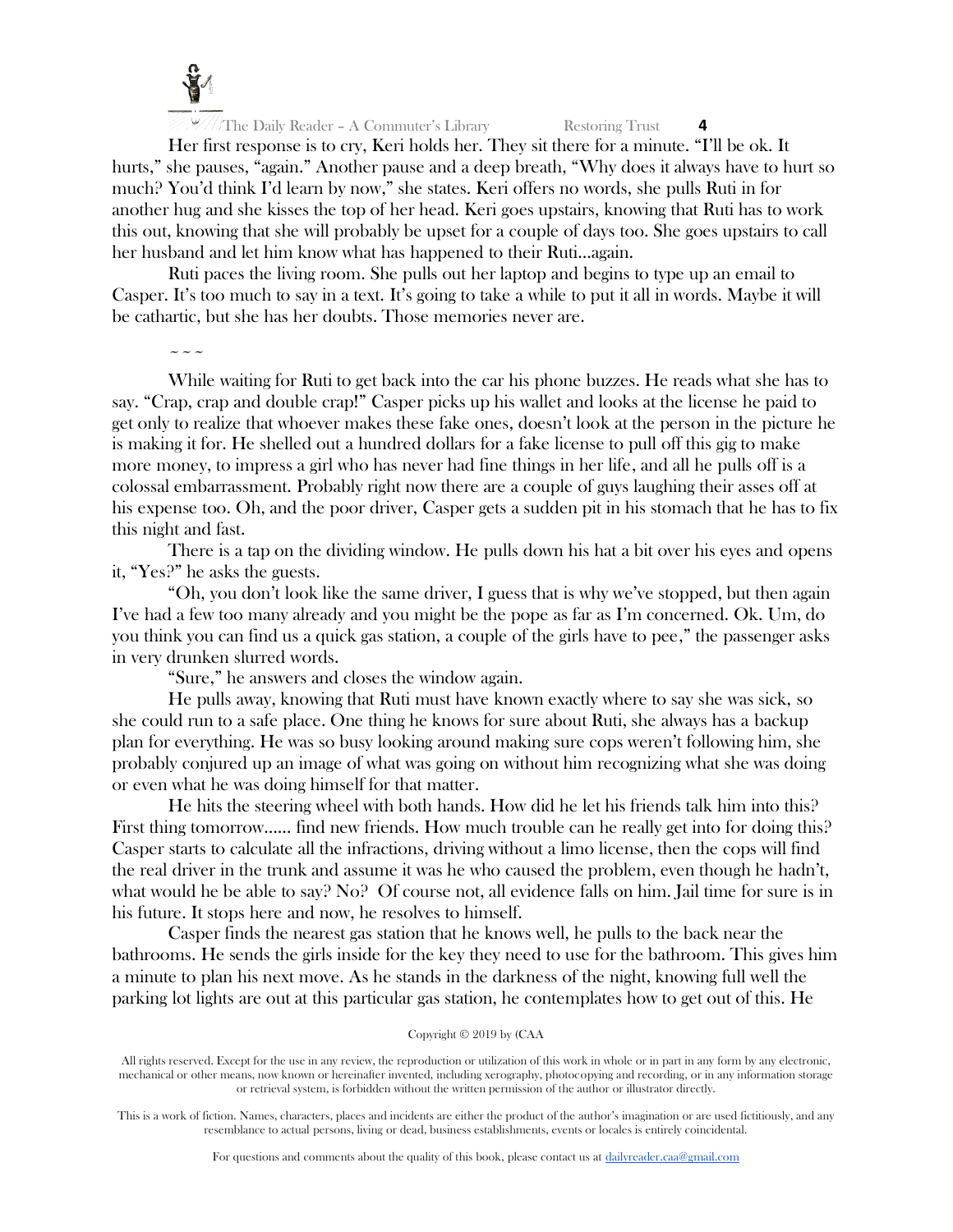

The Daily Reader – A Commuter's Library Restoring Trust **5** pulls the hat off his head, ripping it to shreds because this copy is simply made of paper, he tosses the paper in the sewer behind the car, takes off his driving gloves and puts one in his pocket, which he will dispose of later.

With one of the gloves still in his hand, he pops the trunk, making sure none of the passengers notice. The girls are so drunk, he is sure the men are as well, their eye witness to anything will be a farce at best. He sees the driver lying there, still half unconscious from whatever drug those guys, his so-called friends, gave this poor guy in the drink. He slips both the gloves back on and slowly pulls the driver out of the car and lays him down on the ground behind the car, puts the real hat on the driver from the trunk, and looks around for his best exit. He closes the trunk as quietly as he can then he slips the driver's shoes on top of his feet and walks back and forth to the driver's side door, double checking to see there aren't two different defined footprints.

Slowly, he walks in the heavy darkness towards the gravel on the side of the building, dragging a stick behind him, so he doesn't leave any more footprints on the pavement that seems to be wet over here, in the midst of the trees, he continues walking around the path to the far side of the gas station. When he comes around, it is as if he has walked from the back path into the sidewalk, on the other side of the building from the car, he now walks in the front door and asks for the key to the men's room. He takes a walk back around slowly and sees the driver is trying to stand up, he runs back to the front door and yells at the cashier, "Hey man, the driver to that limo out back looks sick, I don't think he should drive, he is on the floor barely able to get up," he doesn't have to fake a nervous voice, this much is real. He sees the guys from the limo had gotten out too but they didn't walk to the bathroom, they're on the driver's side of the car, releasing themselves on the pavement. For him, it will wash away anything he may have missed.

As he finishes his sentence, the girls walk back in and hand in their key. They don't recognize him because he isn't the one who picked them up, he is only a guy wearing dark pants and a white shirt, his jacket slung over his shoulder. He watches as they walk back to the limo with the cashier now following, the girls are oblivious to the world around them barely holding each other up to walk. They go back inside the car laughing and screaming, noticing nothing. Casper can only imagine what is going on in the back of that limo. He also has realized that the driver would have woken up long before this party was over and Ruti would have really killed him then, she might have called the cops herself and reported him.

The cashier comes back quickly and calls the emergency number on his phone, Casper waits with him by the side of the building for a moment or two. The police show up as well as an ambulance. They find the driver barely able to stand still behind the vehicle. Even if the driver describes the guys who did this to him, Casper wasn't there for that part, it will be of no use, everyone was wearing masks and the drug he was given can act as a hallucinating drug, or so he was told by the guys giving the drink to the driver. Once help arrives, and the cashier is distracted, Casper makes a run for it. First, he walks away casually so that no one is suspicious, he drops the key back on the cashier's desk, as he walks around the side of the building he came from, he casually walks through the path on the other side of the parking lot. Once Casper is past the grounds of the gas station, he bolts as fast as his legs could carry him. He runs through the grocery lot, through the lot behind the apartment buildings which is also dark, because the local kids are

All rights reserved. Except for the use in any review, the reproduction or utilization of this work in whole or in part in any form by any electronic, mechanical or other means, now known or hereinafter invented, including xerography, photocopying and recording, or in any information storage or retrieval system, is forbidden without the written permission of the author or illustrator directly.

This is a work of fiction. Names, characters, places and incidents are either the product of the author's imagination or are used fictitiously, and any resemblance to actual persons, living or dead, business establishments, events or locales is entirely coincidental.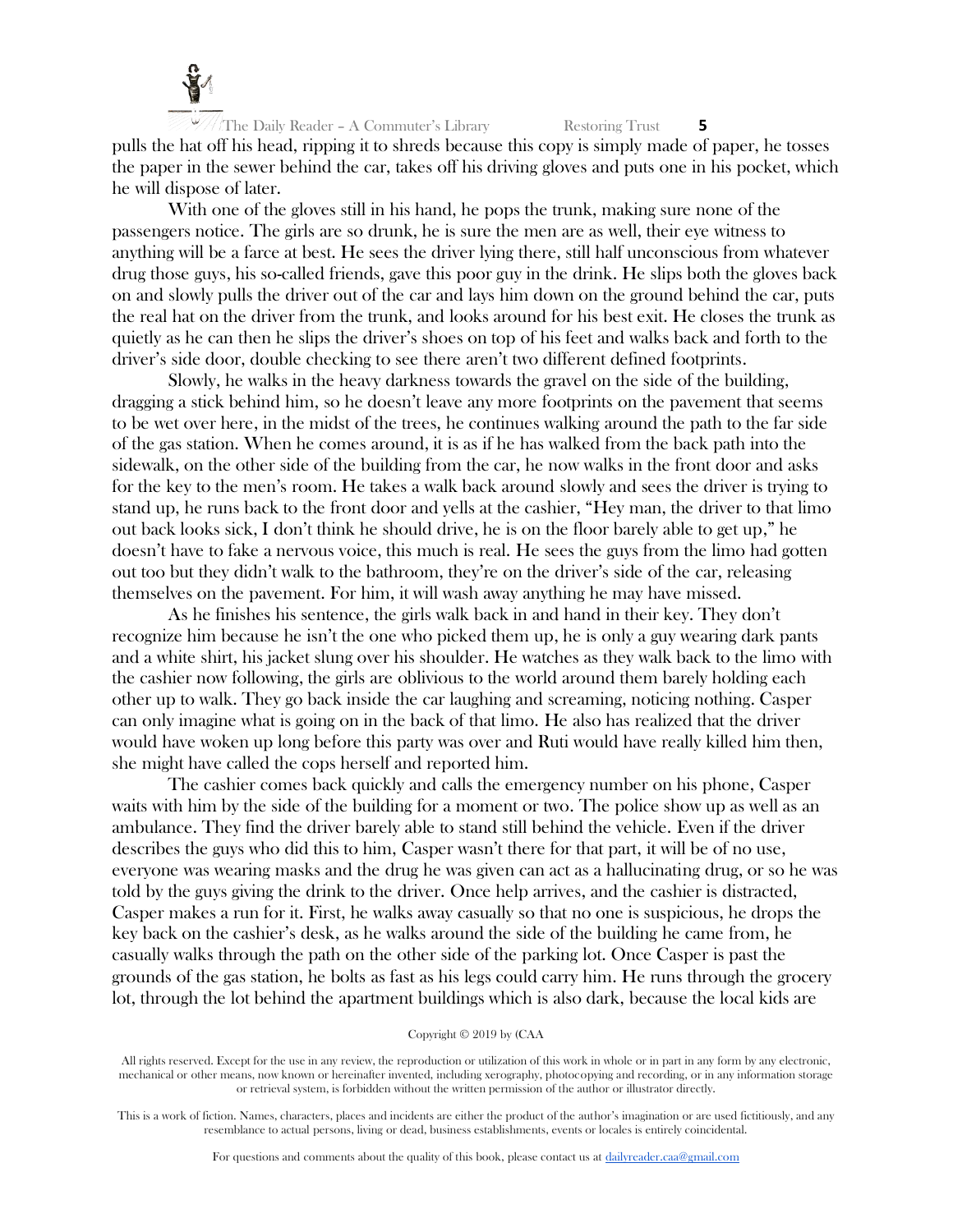

constantly breaking the lights by the apartments, so that adults don't see what they are doing. He sits behind the next set of stores until he hears the sounds of the sirens pulling past him. The ambulance must be taking the driver to the hospital, this is the fastest way to go; he knew they had to pass him.

Casper's heart is pounding, he narrowly escapes from being arrested for sure. It's time to leave. Not only this lot but this town. His father is right, he should go spread his wings and find what he is looking for. He thought he found something in Ruti, he still thinks he has, but she does not need a criminal in her life, he is pretty sure of that. He was willing to wait until she became a legal adult, and leave with her, but now he has to leave alone. He hopes he hasn't lost her forever, but he is not sure. No one has ever touched him like she does, how can he ever replace her in his life? In his heart?

Casper spends the next couple of hours walking home. He stays hidden in dark alleys and side streets, some of which he doesn't even know well but he knows he is on the way home. He decides that if he is beaten up tonight or robbed, he probably deserves to be. Casper walks into his and his dad's apartment very late, runs his fake license and gloves through the paper shredder, and crashes on the couch face down. Tired and worn from his evening, both physically and emotionally drained, he does not hear his phone buzzing at all. Sleep comes over him and he leans into it.

His dad works the night shift most days and sees his son on the couch when he gets home at 4:00am. He doesn't ask questions. Dad knows that his son has been up to no good, he also knows that the only way he looks the way he does is because he regrets all that he has done. Slowly, he approaches his son, "Hey, get up and go to bed. We'll work it all out after I've slept some. Too long of a night to think clearly now," he says softly.

Casper opens his eyes to see his dad looking at him with worry. "Ok Pa, time to make a plan, I'm yours," he says barely audible. Casper stands up and grabs his phone off the floor, he sees the light blinking that he has an email. Seeing it's from Ruti, he walks quickly to his room to read in privacy:

## Dear Casper,

In case you're wondering, I ran to Eli's house and she drove me home. I'm home safe and sound, if it matters to you to know.

While no one thinks I overreacted, because they know me, they also think I owe you an explanation. So, I'm going to try. This may take a while and I'm not even sure it will be coherent but I'm only writing it once then clicking send, no rewrites and no read overs or edits.

For most of my life, I walked around on eggshells waiting for the other shoe to drop, as the saying goes. I saw things my dad did that would make me curious, so I investigated. Whenever I did, what I saw was not good. I found things I shouldn't have found, know things I shouldn't have known at my age. Still do, I'm grateful the authorities never asked me, I am sure I would have caved under their scrutiny.

From then on, I always looked for the small things people did or didn't do that they may not even know are obvious. I saw the way you were looking over your shoulder tonight as you were driving, you are not a trained limo driver, that was obvious, but when you had the fake ID, I lost

## Copyright © 2019 by (CAA

All rights reserved. Except for the use in any review, the reproduction or utilization of this work in whole or in part in any form by any electronic, mechanical or other means, now known or hereinafter invented, including xerography, photocopying and recording, or in any information storage or retrieval system, is forbidden without the written permission of the author or illustrator directly.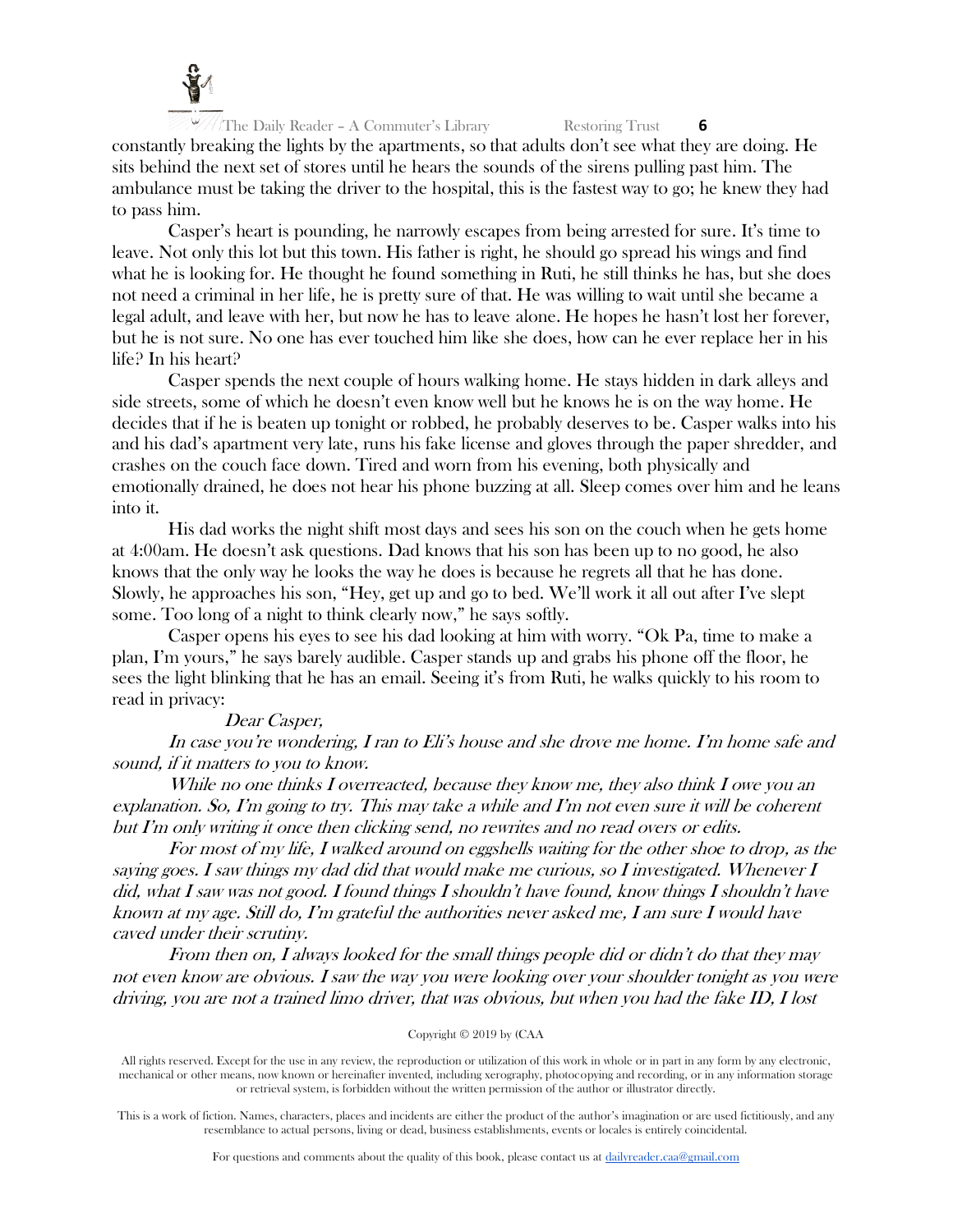

my composure. If you had even looked at the ID once, you should have seen the blatant mistakes. I thought you were smarter than this, I was beginning to trust you and you blew that trust out of the water big time.

As much as you know about me, here is what you don't know. As I said before my father was a real gem when it came to doing things the wrong way. Because of that, I can spot fake a mile away. I can smell dishonesty at this point.

Then, things got worse and one night my brother, who thought the world of my dad, went out with him on one of his schemes. With no regard for his son's safety, only the big payoff at the end of the night, my father took his only son into the fire. My brother lost his life that night and my father was put away for life, doesn't matter what for. I was only twelve at the time.

My mom and I lived not too far from where I live now. I became friends with Keri, my "mom" for all purposes now, we became very close actually. I went to her house after school each day and I helped her with her kids, still do.

One day after school I was with her when the police showed up at the door saying they needed to take me to child services. It seems, my mother was as involved as my father was, in whatever scheme it was and it took them a year to figure that out. Because I was a minor, I had to go. Keri put up a fight and said she would sign any papers necessary to keep me out of the system and in a good home.

I am eternally grateful to her every day for keeping me out of foster care. The mom you met is only my mom by choice not by birth. I suppose it's an even better type of mom to have. I have a great respect for her and her family. They all took me in without any questions. Immediate family as well as extended.

Basically, for the past five years I've lived something of a normal life. Then I met you and somehow you became a friend. I trusted you Casper, or at least I was beginning to. That was huge for me, ask my therapist, ask anyone. Thank you for pushing me right back into not trusting people again. I thought I had gotten past being able to trust again. Guess not.

Thank you for creating the pain of distrust and the agony of being fooled all over again. Of being shown an open door only to have it slammed back into my face. Thank you for reminding me never to let anyone get too close. Thank you for taking my thread of friendship and fraying it beyond recognition. As much as Keri and Eli know me there are things I still have never shared and probably never will until the human race changes or I die, whichever comes first. You can probably guess which one that is.

I see that I will die alone and unloved and that is ok by me. I am my strongest ally and I intend to make the best and the most out of my life. I hope you will do the same.

You're young still Casper even though you're older than me, don't make me regret even knowing you. Some of being together with you was fun, ok, a lot was fun especially beating your butt on all things video game related. I want to see you in the papers one day and be able to say 'I knew him when' proudly.

Ruti.  $\odot$ 

#### Copyright © 2019 by (CAA

All rights reserved. Except for the use in any review, the reproduction or utilization of this work in whole or in part in any form by any electronic, mechanical or other means, now known or hereinafter invented, including xerography, photocopying and recording, or in any information storage or retrieval system, is forbidden without the written permission of the author or illustrator directly.

This is a work of fiction. Names, characters, places and incidents are either the product of the author's imagination or are used fictitiously, and any resemblance to actual persons, living or dead, business establishments, events or locales is entirely coincidental.

For questions and comments about the quality of this book, please contact us at [dailyreader.caa@gmail.com](mailto:dailyreader.caa@gmail.com)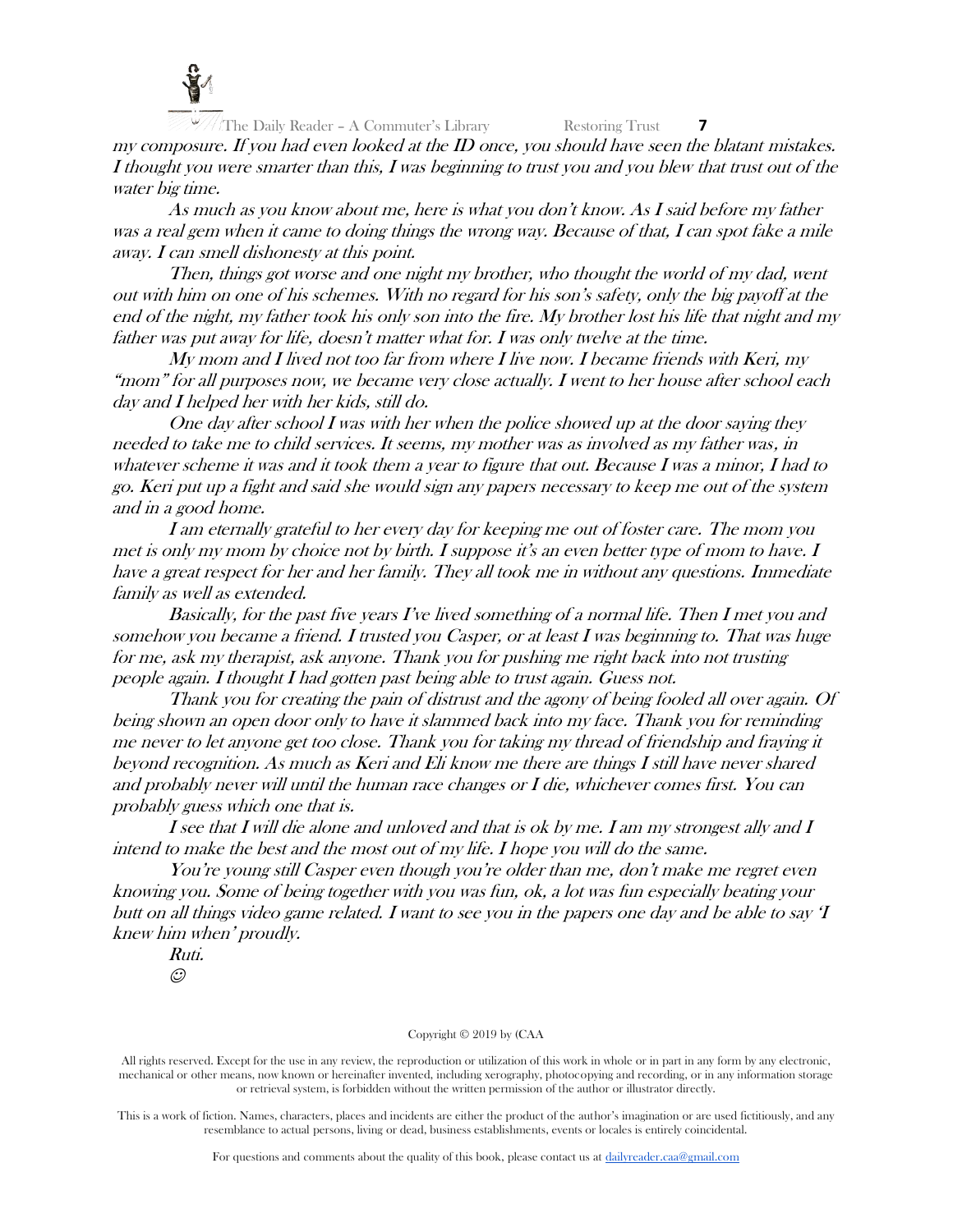

Casper sits on his bed and, for the first time since he was a small boy, cries. He cries so much he falls asleep again. The sun wakes him as it shines warmth on his face. Casper, seeing himself still in last night's clothing, slowly begins to get up so he can shower and make breakfast for his father, the man he doesn't give enough respect to, but will from now on.

However, as he turns over completely, he halts his movements. His father is sitting on the floor, sleeping, next to his bed.

Casper slides down and sits next to his father, he leans his head onto his father's shoulder and falls asleep again, at least for a little while.

 $\sim$   $\sim$   $\sim$ 

Keri finds Ruti still sitting on the couch with her laptop open on her lap, Ruti's head is tilted to the side to rest on the couch's high back; she managed to pull one of the throw pillows up to her head for comfort.

Keri's tears begin to fall trying to understand what has been going through Ruti's head all night. She slowly takes off the computer and places it on the table nearby. Before she closes the screen, she sees that it is still on, she glances down to see what Ruti was searching, she has two windows open; one is her email so Keri assumes she wrote to Casper and the other is a search for psychiatric centers out of town. Places where your troubled teens go to be in a warm, open environment that looks similar to a country club but helps them overcome their life's past and begin a future for themselves.

Keri takes her phone out of her pocket and takes a picture of the site Ruti has open and quickly sends it to her husband with the caption, 'oh my, what do we do?', she pushes the send button and walks over to the kitchen to get a good breakfast ready for everyone.

She is going to let Ruti sleep in as long as she needs to, who knows how late she was up last night. Once she has breakfast started, she goes upstairs to tell the kids they have to come down quietly. They all understand and tip toe down the stairs and silently walk into the kitchen.

Before leaving for school, Keri's second grader writes a quick note and leaves it for Ruti to see when she gets up. Keri walks them to the bus stop and hurries back to the house. She closes the front door softly again and walks into the kitchen to clean up the dishes. Her phone is blinking, she picks it up to see a message from her husband. The on the 9:00am flight home, we will do this together; she needs us more than ever today. See you soon.' Keri's heart melts a little more for her husband, he changed his work schedule for Ruti; she hopes that the magnitude of that is not lost on the poor girl.

Keri finishes cleaning up and pulls out her own laptop, she begins her work day as she always does, with answering e-mails and then she will check on her website and see if any of her products sold over night. Normally, she showers and gets dressed first, but today she doesn't want to leave Ruti alone any more than she has to.

Time goes by very slowly this morning, Keri is trying to work, watch Ruti and watch the clock for when her husband will land. Not much work is getting done today, instead, she decides to bake something, it always occupies her mind and refocuses her.

#### Copyright © 2019 by (CAA

All rights reserved. Except for the use in any review, the reproduction or utilization of this work in whole or in part in any form by any electronic, mechanical or other means, now known or hereinafter invented, including xerography, photocopying and recording, or in any information storage or retrieval system, is forbidden without the written permission of the author or illustrator directly.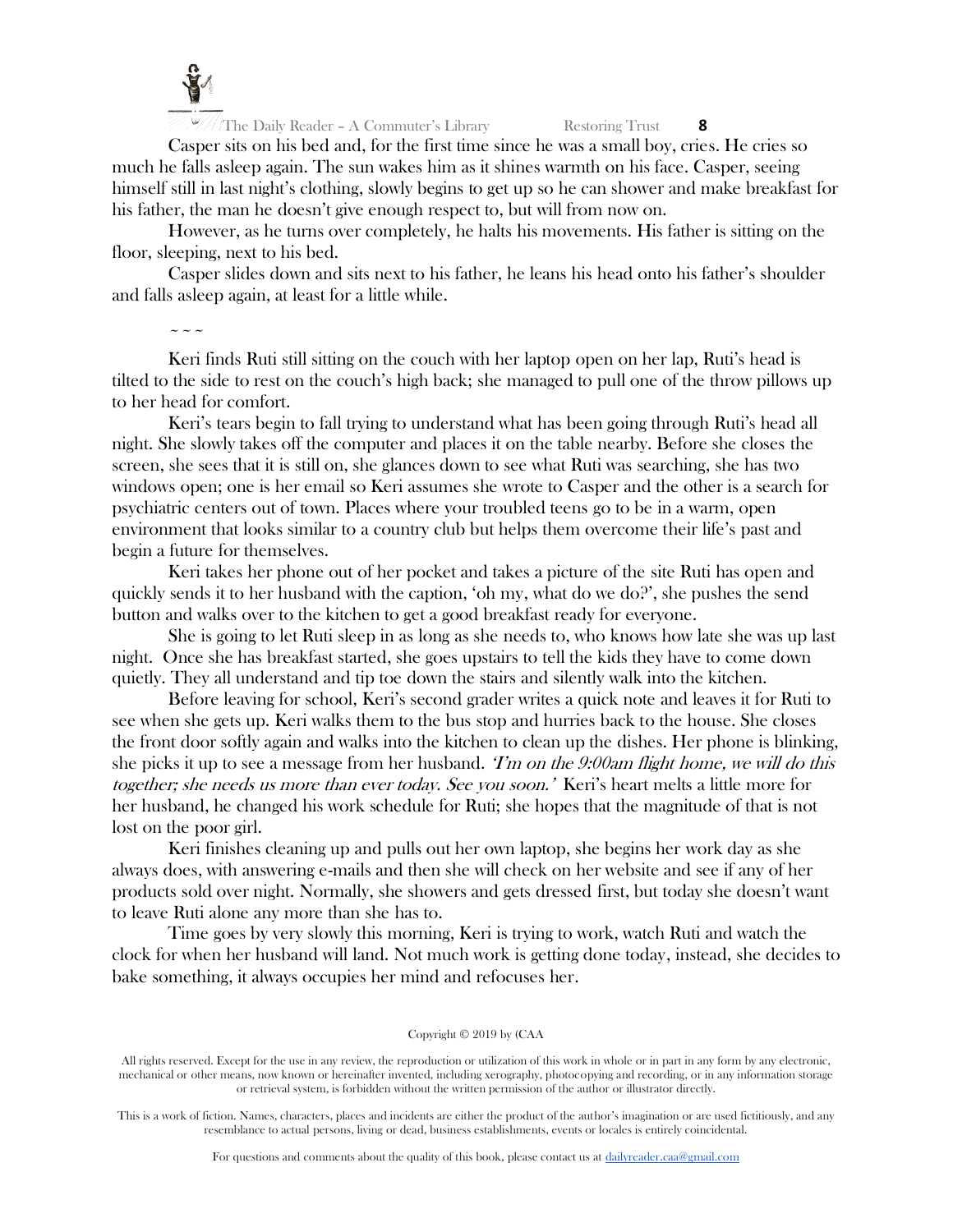

By the time she is up to rolling the dough she hears an, "Ahem" at the kitchen doorway, she looks up. "Morning Ruti, breakfast?" she asks trying to sound normal.

"Did you see what your daughter wrote me?" she asks with sleep still in her voice.

"No, I didn't look she said it was private and asked if it was ok to tape it to your laptop. I hope you don't mind, I was trying to keep them quiet," Keri bites her tongue to keep from crying at the way Ruti looks, she is emotionally spent that much she can see to be true.

"I'll read it to you, 'Dear Ruti, Momma says you had a bad night, I have those too. Sometimes I sleep with my green bear, he chases away all my monsters. You can borrow him tonight," Ruti says a bit choked in her voice.

Keri stands up and walks over to Ruti. "That kid is a pain in the ass," Ruti falls into Keri's arms crying. Keri envelops her and pulls her in as deep as she can. No words are necessary right now either. Over the years Keri has learned when to speak to Ruti and when to listen. She thinks this is why Ruti has stayed all these years with them.

They stay together for a good ten minutes, until Ruti finally feels herself relieved of her last tear. "In answer to your question, I'm starved. Can I help you finish these cinnamon buns?" Ruti asks, not trying to change the subject, but looking for an excuse to walk away for a moment. This is the game they have played for the past five years.

Keri gathers the ingredients for the filling and places them on the table. Ruti washes her hands and face and grabs some grapes in the meantime, "After we put them in the oven, we should both shower and get dressed, what do you think?" Keri asks cautiously.

"Sounds wonderful, a nice long shower, I can do that for sure, but right now, let's get these in before I start eating raw dough dipped in butter," Ruti responds with a grin.

Keri has never been able to keep a secret from Ruti, so why start now. "When I lifted up your computer the screen came on. I saw what you had been looking at last night. I'm sorry," Keri says still rolling the dough in perfect circles while Ruti fills them and places them in the pan.

"It's ok, I would have told you at some point today anyway. I don't want to be around other messed up kids. I realized I've done well this year at my school, you chose a good place for me. Eli and the gang have been so good to me and for me. I lost my head last night. I lost a little of my heart too. I know Casper isn't a bad person, but I can't do the lying again, know what I mean? Want me to wash up while you finish these last few buns?" she asks. Ruti is very good at bouncing from one subject to the next, often times to completely unrelated topics.

"Sure, that would be nice," Keri pauses, "yes, you have by the way, come a long way this year. Remember when you even tried to sing a duet with Eli in drama club?" she giggles, then Ruti starts to laugh too.

The two of them fall into each other's arms with laughter, it was kind of funny to hear the two friends sing, they were so off key but had the best time that the drama club teacher helped them make the act into a comedy routine, everyone loved their performance.

 $\sim$   $\sim$   $\sim$ 

Copyright © 2019 by (CAA

All rights reserved. Except for the use in any review, the reproduction or utilization of this work in whole or in part in any form by any electronic, mechanical or other means, now known or hereinafter invented, including xerography, photocopying and recording, or in any information storage or retrieval system, is forbidden without the written permission of the author or illustrator directly.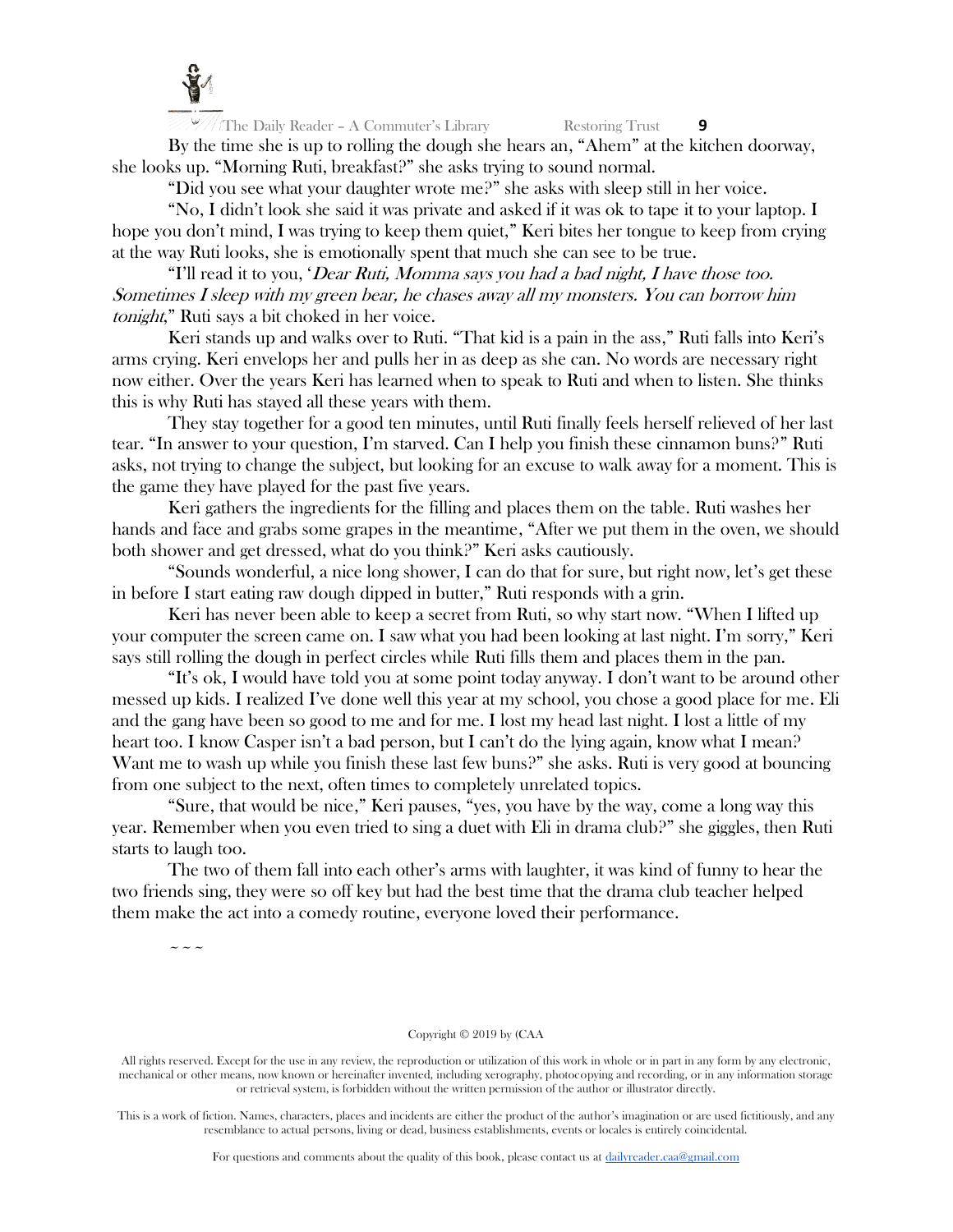

Casper and his father wake up leaning on each other with the sun on their faces. His father speaks first, "Is there any danger from last night? I mean, are the cops going to be knocking on my door? It's all I want to know," he asks with concern.

"No Dad, nothing like that, a stupid idea that went wrong. I killed the best thing I've ever had. I'll never get her back, never, and I don't want any other. No one will compare. Not a soul on earth do you hear me?" Casper found his voice rising with each word.

His father puts his hand on Casper's shoulder, "Sit down. Let me tell you a story about that love of your life." Casper sits up and looks at his father, his face not fully rested from his late shift last night but there is worry written all over his eyes.

"You know about her family?" Casper asks.

"I knew her brother, he sometimes helped out working down at the docks during the busy shipping seasons. He was a true sailor that boy, was going to see the world one of the days, I hope he can see it from where he is. His father conned him into going out one night with him. Down at the docks, the whole exchange was supposed to take place there. His father thought because his son was familiar with the docks that he could help him hide, if need be. He brought his own son as a decoy, they looked a lot alike from the back, same hair color, same build, same swagger in how they walked. People on the street would get them confused sometimes which is what gave the old man this idea.

In the morning, when the dust cleared and everyone heard about what happened the tears flowed like a river from everyone down at the docks. Men and women all in huddles, mourning the loss of a child with such promise, all over the greed of a father, made everyone sick to their stomachs.

I thought you knew, I see by your face, this is all new to you. I assumed you knew and that is why you were always so cautious with her. The people who took her in are saints. Good people, we all helped them out financially the first year or so, then Keri's husband received a promotion and many slowed down with their support, but some of us still have contributed to her college fund. We want to make sure she lands on her feet. She definitely has the capacity to be anything she wants to be. You can't undo this my boy. You are going to have to let her go. It's for the best," his father stands and walks out of the room, leaving the words hang there like a fog at midnight.

Casper sits back down on his bed a minute and contemplates all that has been thrown at him. Ruti didn't say in her letter exactly what had happened, she even wished him well. The woman is amazing, she is so much more than he deserves. He will win her back, he has to. He will show her he can be trusted. That is the most important part, he needs to be trusted. And by her.

One day.

With determination guiding him, Casper comes out of the shower and sits with his father in the kitchen. "Ok, I'm ready to go to school Dad, do we have any money for that or do I have to work to support myself. I'm going to win her back, you'll see. I'll get back that trust if it's the last thing I do on this man's Earth."

Casper's father puts his hand on his son's shoulder, "Your college fund has been waiting for three years for you to come to your senses. I'm glad it's not too late. Where do you want to go?" he asks.

#### Copyright © 2019 by (CAA

All rights reserved. Except for the use in any review, the reproduction or utilization of this work in whole or in part in any form by any electronic, mechanical or other means, now known or hereinafter invented, including xerography, photocopying and recording, or in any information storage or retrieval system, is forbidden without the written permission of the author or illustrator directly.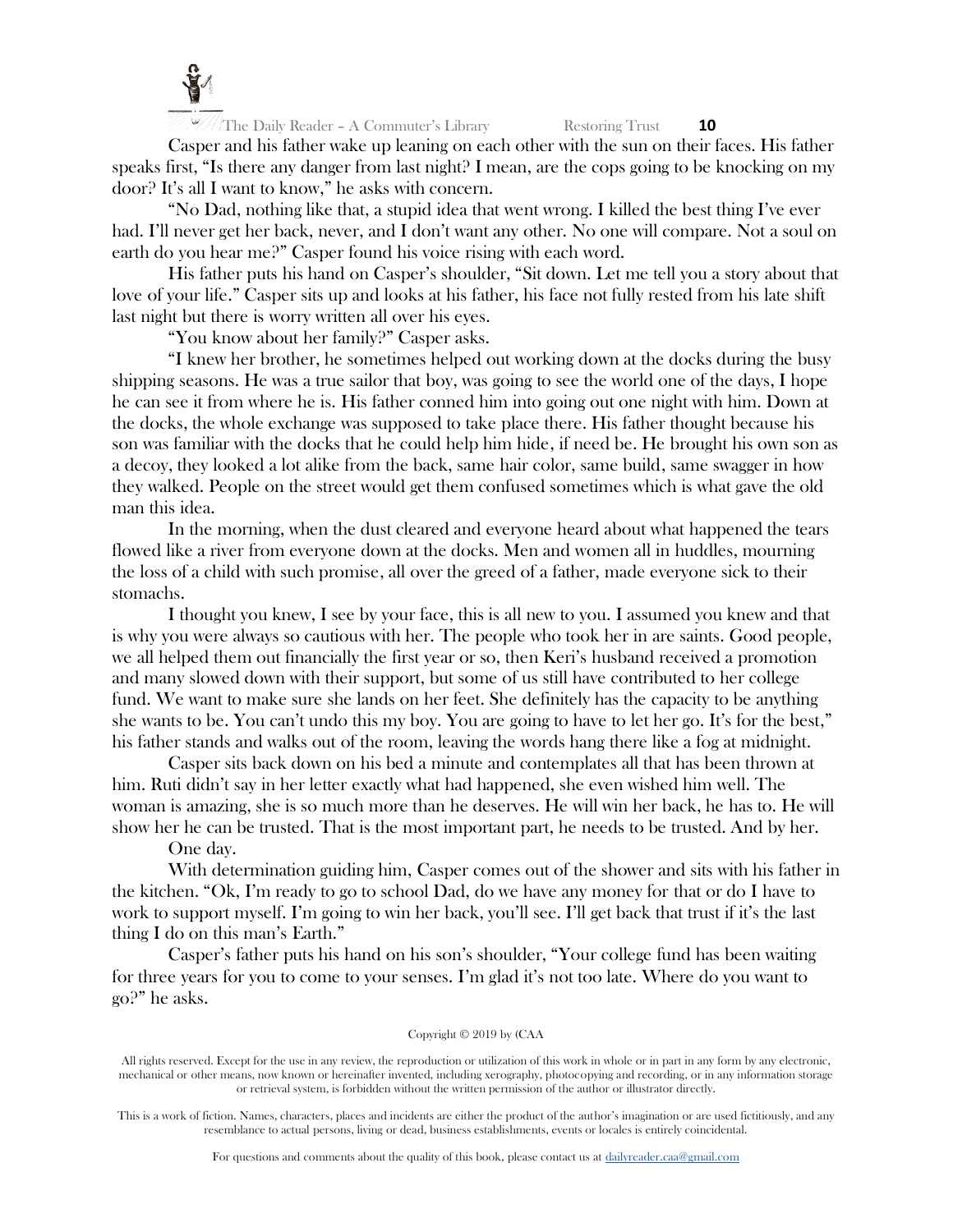

The two of them spend the next couple of hours poring over all the schools in the area and many that aren't. Glancing through websites, going over assessment tests to see what Casper would be good at, hours turned into a whole day. Before they knew how much time passed, Dad had to go back to work. Casper continued on his search. Life is reaching out to him and he had to find a way to grab it.

~~~

Keri's husband comes home and finds all the women in his life; his wife, mother, sister, and adopted daughter, all laughing and eating cinnamon buns in the kitchen. "Did you save me any?" he asks suddenly disturbing the girl time.

Keri jumps up and then leaps into his arms, "She wants to go to school now, get a head start, no senior year," she whispers quickly in his ear.

Ruti stares at him, the only man in her life that hasn't ripped her apart emotionally or otherwise. She stands slowly, knowing full well that he came home from a business trip for her, probably left an important meeting too. Keri steps aside from her husband and for the first time since living there Ruti hugs him, and he gathers her up in his arms and holds on tight. He could not have asked for a better gift than this. He has been waiting five years to hold her and show her how much he cares. The other women in the room stand holding hands and trying to keep tears from rolling down their cheeks.

Luca finally sets her down and Ruti grabs some buns on a plate for him and they all resume their positions at the kitchen table. "OK, catch me up, what's been going on since I left yesterday?" he smiles. More laughter ensues.

His sister speaks first, "Well, as you know Ms. Ruti here is a wiz at a sewing machine. Give her two pieces of material, thread and an imagination and she will give you a whole wardrobe. We thought that tomorrow we can start by going down to the Office of Education and she is going to sign up to take her GED next semester, you know her exit exam from high school, but it still gives her a state diploma. During that time, she will study at my boutique with Marushka to learn the finer points about design and sewing. After that she only has the world and her imagination to deal with is all," she smirks and pats Ruti on the shoulder, "now you're all caught up."

"Are there college plans?" he asks seriously, looking over at Keri trying to get her to remember about the college fund the community started for her years ago.

Ruti speaks up, "I don't want to do fashion design by someone else's thoughts. I like Marushka, she said she will give me all I need to know. I know that sounds childish to you, but is college really in the cards for me? I'm not exactly the academic type, I'm worried about, well," Ruti bows her head, "it's all the socializing. I'm going to get hurt, again and again. With Marushka I can't. Besides she is the best in the county. Have you seen her work? And she knows people. I tell you she does, your sister doesn't believe me but she knows some big names, she sews on the side for some really big political names," Ruti covers her mouth. How could she let that slip?

She betrayed Marushka's trust, she slumps down in her chair wondering if she can even follow through with this plan now. "Ruti, listen to Auntie Zelda. I know all about her extra work. I have always encouraged her. We made an arrangement between us, long ago, as long as her private

All rights reserved. Except for the use in any review, the reproduction or utilization of this work in whole or in part in any form by any electronic, mechanical or other means, now known or hereinafter invented, including xerography, photocopying and recording, or in any information storage or retrieval system, is forbidden without the written permission of the author or illustrator directly.

This is a work of fiction. Names, characters, places and incidents are either the product of the author's imagination or are used fictitiously, and any resemblance to actual persons, living or dead, business establishments, events or locales is entirely coincidental.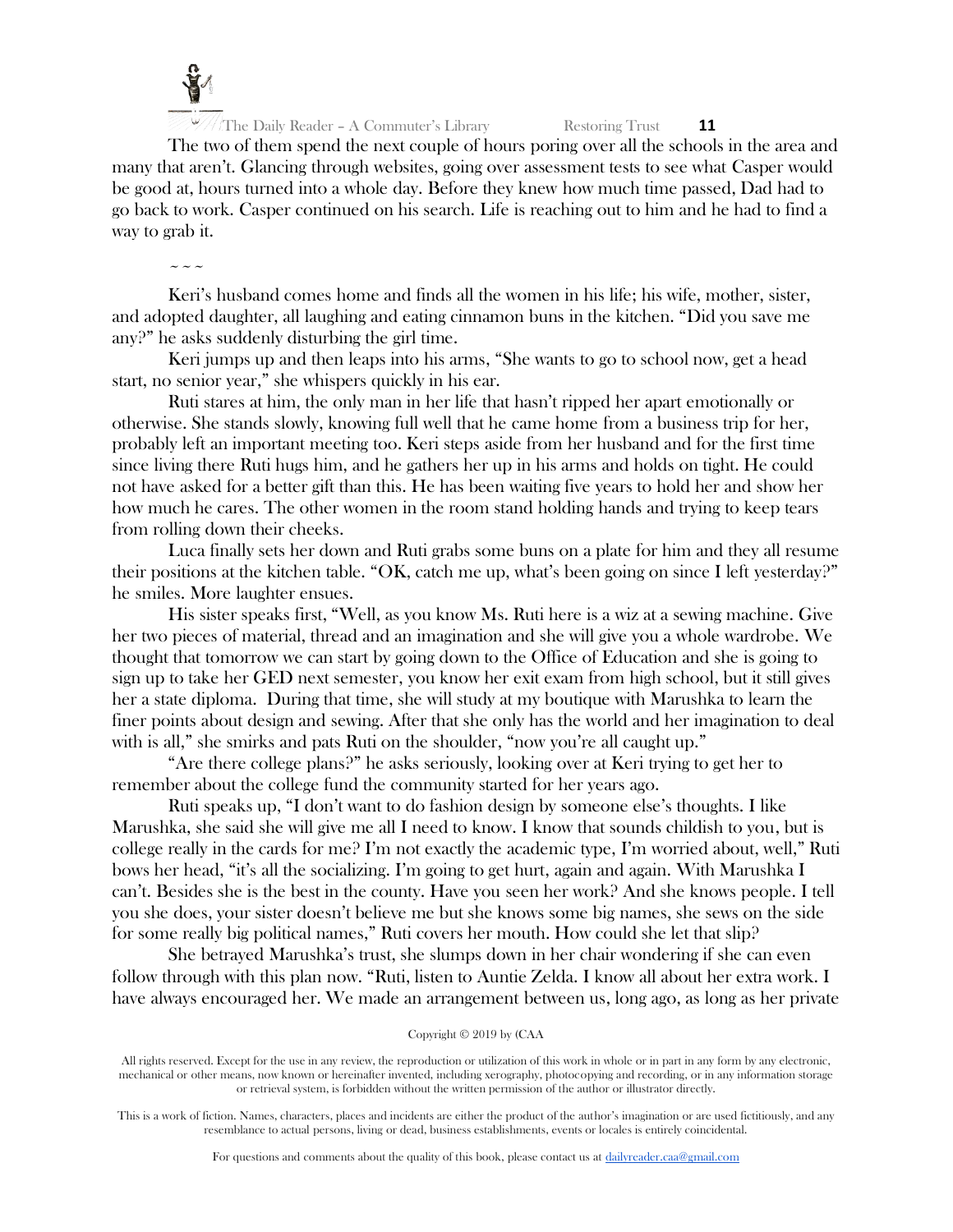

work never interferes with her work at the boutique she can design for the Queen as far as I'm concerned but I never wanted them coming into the store. I never wanted that crowd of selfimportant people crossing my threshold. You will learn everything from her. I'm sure of you will," Her aunt smiles.

Ruti exhales, she is happy to know she did not break a trust with Marushka, it would have killed her if she did. Especially after she shunned Casper for doing the same thing.

"Ladies, I hate to break up the party and be the one to bring down your mood, but we need to remember one thing. The good people of this community put money together years ago when we took Ruti in. A college fund, and a nice one, has been established. I think some have been contributing all these years. Ruti, can you take some business classes maybe at the community college, in case you decide to become the type of woman who owns her own business like my sister, you would need to know a lot more than how to sew," he looks around the room.

Ruti looks at him in shock. "People did that for me? They don't know me? I don't know them. Then or now," Ruti says softly in shock.

Keri comes over to her, "Many people knew your brother; they loved him. It was not his fault what happened to him, you know that, right?" she asks.

Ruti looks around the room. Do they all know something she doesn't? "Mom said Dad and he went out together willingly. That he was excited to help his old man in whatever he could. She told me he was careless and cocky and got himself in front of a bullet."

Keri looks to her husband, she cannot say the truth. He walks over to Ruti and sits down next to her, he takes her hands into his and holds them there for a moment. He takes another moment to think of the right words, "Your brother knew the docks well and your father knew that about him. There is no nice way to say this, he used your brother as a human shield, a decoy as it were. Not even a scratch on him as you know. He left his son for the wolves to get, it was actually the bad guys who called the shooting into the cops. That's what we were told, that they ratted your father out for what he did to your brother. Even thieves have their morals I suppose, and family always comes first. I'm sorry, we thought you knew the truth. You were always reading the papers, we assumed you had seen the write up back when everything first happened," he squeezes her hands a moment to make sure she won't jump away.

Instead, the biggest shock of all happened. Ruti looks up to the ceiling and says, "I knew you were not at fault, deep inside, I knew. Rest in peace my dear brother," she thinks about what she said and looks round the room. "I used to swear and hope that he was tossing and turning up there for being so stupid. It's my fault he is restless, well, restless no more. I feel better, really, I do. Business huh? You think I can do those classes?" she looks right into Keri's husband's eyes.

"Yes, you can do whatever you choose and go wherever the world takes you," he says.

"Luca? Thank you for being honest with me. Maybe I could not have heard it before, but today is the perfect time to say the true story. Really. I'm ok knowing. Can we go see him today or are you still working?" she asks not wanting to disturb his day any more than she already has.

Ruti has not been to the cemetery in two years, she has always refused to go. It's time to make peace with everyone. Including herself.

#### Copyright © 2019 by (CAA

All rights reserved. Except for the use in any review, the reproduction or utilization of this work in whole or in part in any form by any electronic, mechanical or other means, now known or hereinafter invented, including xerography, photocopying and recording, or in any information storage or retrieval system, is forbidden without the written permission of the author or illustrator directly.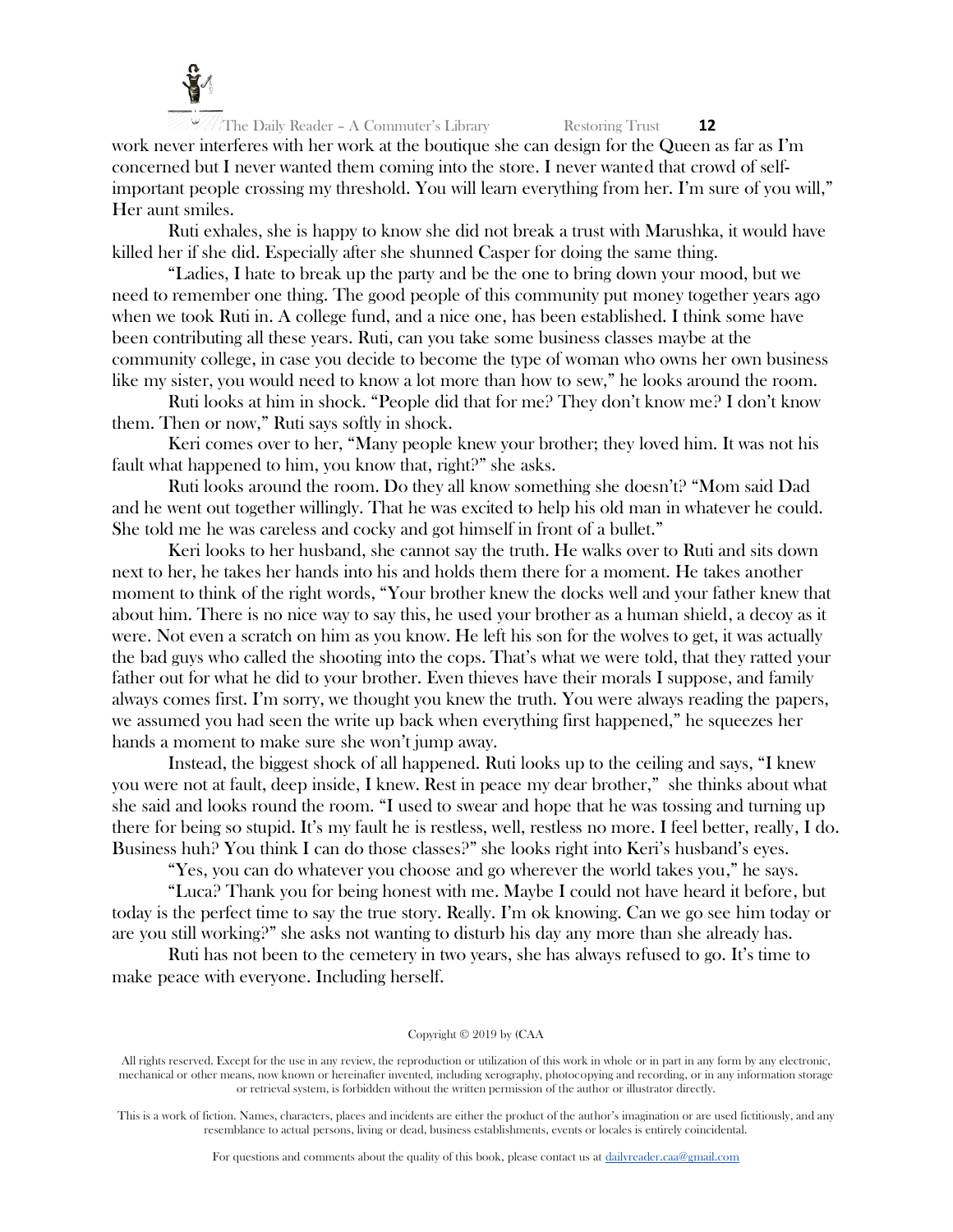

 $\sqrt{\frac{1}{\pi}}$  The Daily Reader – A Commuter's Library Restoring Trust **13** 

Luca is having a hard time believing his day, first a hug, then his name. She has lived here for five years and always addressed him as she saw his face, not by name. Whatever happened last night, knocked some good out of all the crazy and he is not going to say no.

"Good idea, ladies? Anyone joining or will someone have to stay home for the kids?" he asks.

"I'd like to go," Keri raises her hand. Ruti takes her hand and they head for the door together. Luca kisses his mom and sister.

"Luca," his mom whispers, "you did well. Very well indeed," she smiles at her son and so does he.

~~~

The men finally have a plan that will work for everyone. With no one knowing why, Casper starts to volunteer at the children's shelter, his father told him it is his own personal community service sentence until college starts. Casper agrees. For the next several months Casper will be busy studying for the college entrance exam, volunteering and working with his father whenever possible to save up the spending money he will need while away in school.

Weeks quickly pass into months and Casper receives his first rejection letter from a college. He is thankful it is his bottom choice. Within the next two weeks, he receives one more rejection. There is one last school pending.

One week turns into two and then the turning point night hits Casper. He is not going to get into college. He waited too long, didn't do well enough on his entrance exam, or simply didn't cut it as a potential college student because he is starting too late. He decides to wait up for his dad to come home tonight. Dad sees him at the table as he walks in and walks over to sit down. "What's up?" he asks.

"Plan B," Casper says.

"Am I to assume you've already come up with one?" his dad asks cautiously.

Casper spends a moment to look down at his own lap and tries to gather the inner strength to say what he has to say. He is fully aware of how his father lost his brother and yet he sits up strong and looks at his father, "The military, I don't know which branch yet sir but I'm going to go down to the recruiting offices later today to talk to someone, they train and educate you. It is probably the best community service I could pull off; don't you think? Where better can I learn to trust and be trusted? Mom would have liked this idea, I think." Casper says shyly.

Casper's dad puts his hand on his son's shoulder. "I think you're right, but let me sleep some, we'll go together in the afternoon, together," then the two men walk to their bedrooms at the same time to crash for a few hours.

 $\sim$   $\sim$   $\sim$ 

Leaving the recruiting office, both men feel very good. The officer there has suggested that Casper would be great for the Navy and they filled out all the necessary paperwork. He sets sail in three days.

## Copyright © 2019 by (CAA

All rights reserved. Except for the use in any review, the reproduction or utilization of this work in whole or in part in any form by any electronic, mechanical or other means, now known or hereinafter invented, including xerography, photocopying and recording, or in any information storage or retrieval system, is forbidden without the written permission of the author or illustrator directly.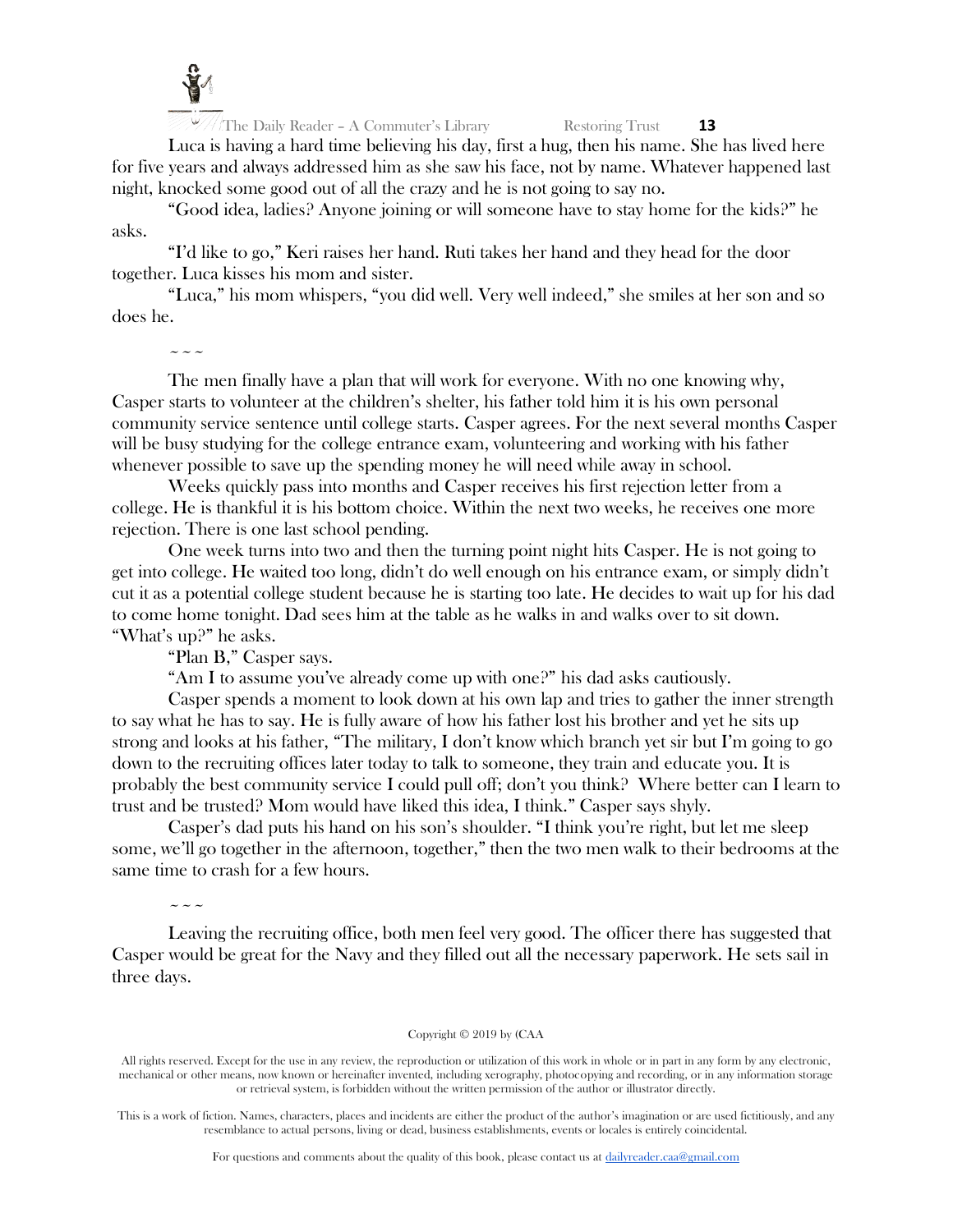

On the day he is about to set off to the new chapter in his life, right before he hands his father his civilian phone, he sends one last text. "My dearest friend Ruti. In my heart I miss you very much, I hope you are doing well. I'm off to join the Navy, this will be my last text until I receive a military issued phone. I am not transferring any numbers except my father's so you have no worries about future contact. I wanted to let you know I'm moving on and moving out. I have taken all your words to heart and have vowed to myself, and now to you, to learn how to become the best man I can. I want to be someone people can trust, someone you can trust, I want to make you proud. One day, later in our lives we will find each other again. I'm not going to look for you nor will you look for me I assume, but I know we will find each other. Thank you for your well wishes, I know that you too will be off and running soon as high school finishes, the world is out there for you to conquer and I have no doubt you will do just that. It will be my pleasure to say that *I knew you when, too. All the best.*  $\mathcal{Q}^n$  he slowly hits send.

Casper hands his father his phone and joins the rest of the recruits on the bus. He is older than most of the guys on the bus by at least four years and he notices rather quickly that his resolve is ten times stronger. He is going to make this work, if not for him, then for Ruti. He will learn to trust and be trusted. No, he will master this and become even more than he ever thought he could or would.

 $\sim$   $\sim$   $\sim$ 

Luca, Keri and the whole extended family are as nervous as can be. Marushka and Ruti have put together a fashion show of all of their new styles. Ruti was right, Marushka has many contacts, this is no simple fashion show; it is complete with all the fanfare you would see on television. There are many representatives from designers and department stores who know and want Marushka's work, they are curious about Ruti. Rumor has it that Marushka has been training a protégé and the buzz going around the audience is that her work is spectacular. Luca and Keri hear what people are saying and are having a hard time containing their excitement.

One reporter caught wind of the fact that they are the new designer's parents and he has been hounding them for insight which they keep telling him they have none of. Clearly, he doesn't believe them because he keeps coming back to them with more questions they can't answer. Finally, Luca turns to him and says, "You will find out all your questions the same time everyone else will. Walk away, now," he uses his most stern voice without yelling. The message is well received. Keri holds in her laughter knowing what a real softy Luca is. Ruti and Marushka have been working together for five years now, Ruti's talents are natural and are only limited by her imagination like Luca's sister had originally said, which, by the way, is limitless. She has a signature/logo on her designs that no one knows where it came from but everyone loves how it looks. Ruti doesn't want to have an animal, or even her name on her work, but this emblem fits her fine, sort of a combination of both.

Casper's dad is at the show, the whole community received an invitation via the local newspaper, anyone who cuts it out and brings the ad with them, is allowed in. He is there to take pictures to send to Casper. While Casper has moved on to make a life for himself, the spark for Ruti has never dwindled, he figures it's the least he could do is give him a glimpse of who she has

All rights reserved. Except for the use in any review, the reproduction or utilization of this work in whole or in part in any form by any electronic, mechanical or other means, now known or hereinafter invented, including xerography, photocopying and recording, or in any information storage or retrieval system, is forbidden without the written permission of the author or illustrator directly.

This is a work of fiction. Names, characters, places and incidents are either the product of the author's imagination or are used fictitiously, and any resemblance to actual persons, living or dead, business establishments, events or locales is entirely coincidental.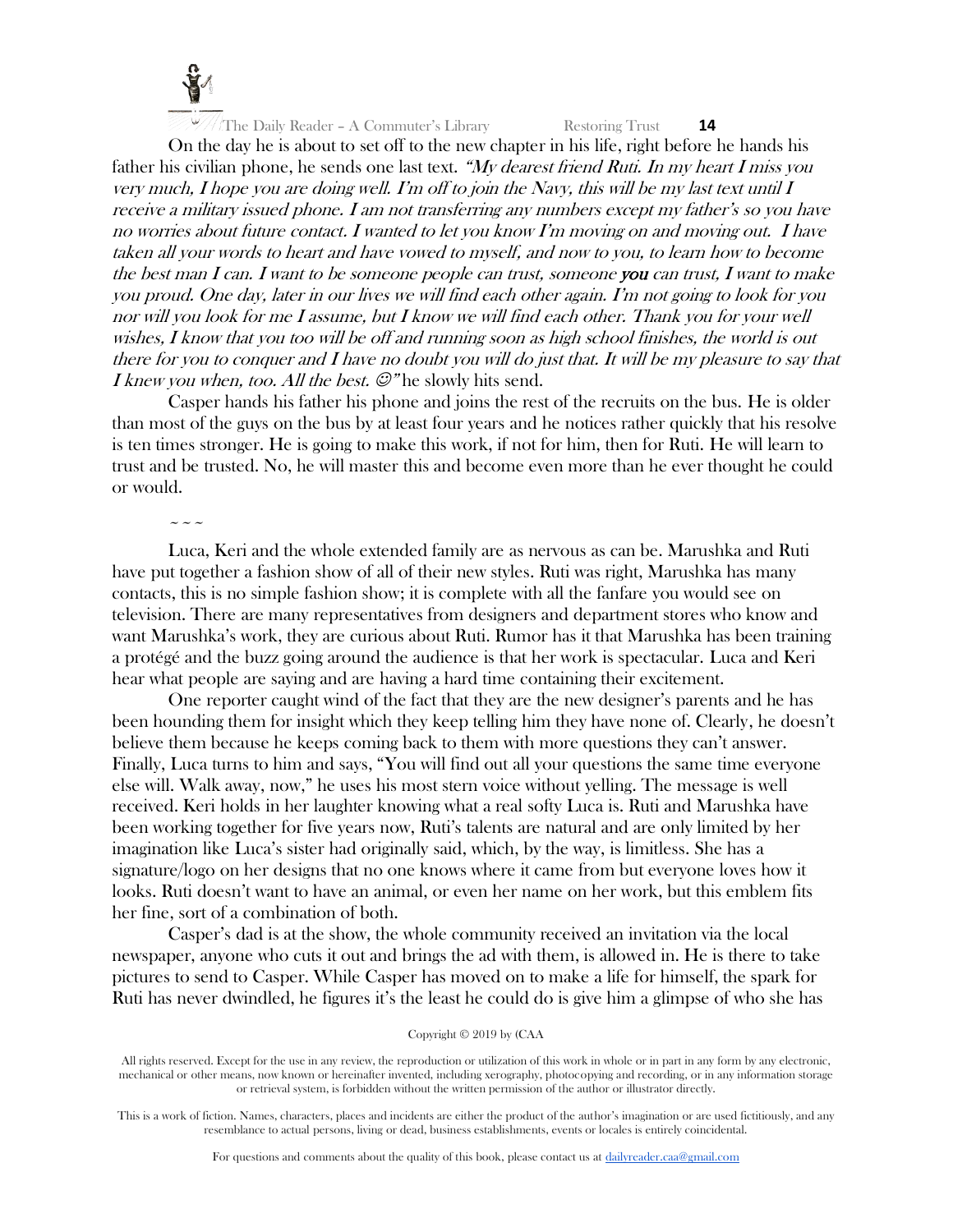

The Daily Reader – A Commuter's Library Restoring Trust **15** become. It's been years since he has given Casper any such news. Sharing in a public display of success must be allowed his dad thinks to himself.

 $\sim$   $\sim$   $\sim$ 

After five years of being in the Navy, Casper has discovered that there is a lot more to himself than he ever imagined. His first superior officer took him under his wing and pushed him to get into officer training almost immediately. He has been on the fast tract ever since. He has thrown himself into everything the navy has to give. Casper is also finishing with his bio-medical engineering degree in the next couple of months. He spent as many hours working drills with his fellow navy men as he did in the classroom. He has spent his time designing new and more practical medical items for his fellow wounded veterans. One of the items he designed, is up for a US Patent. It won't really be his alone, it will belong to the Navy, but his name is on it and that is pretty amazing to him.

Casper's dad told him he was sending him pictures today of a fashion show, something Casper would never have pictured his father going to, but he can't wait to receive them and see how silly the outfits are. It is something Casper remembers he and his mom used to make fun of all the time when they watched high fashion shows on television together. Casper's commanding officer calls him in to his office. A nice distraction, he decides.

"Yes sir," he salutes.

 $\sim$   $\sim$   $\sim$   $\sim$ 

"At ease soldier," he motions to the chair for Casper to sit down in. "We have a future to talk about."

Casper's dad walks over to Luca and introduces himself to him. Luca grabs his hand with both of his own and shakes with mixed emotion. No one has mentioned Casper's name in many years but everyone in the family knows that he is still in the back of Ruti's mind, even if she won't admit it to herself.

"I wanted to let you know how proud the community is of Ruti and all she has accomplished. You and your wife saw an opportunity to turn things around for the good, and by the looks of things today, you've done very well. Um," he puts his head down a moment, takes a breath and looks back at Luca, "actually I came over to you to make a sort of confession to you as well; you see, there is something I feel you need to know. Casper doesn't know this, but I knew Ruti's brother well, worked with him down at the docks. I was there before the police arrived, it was right when I came on duty. The guys who shot him were standing around him, one of them was trying to revive him, the other trying to stop the bleeding. I was the one who called the cops not them, they were actually shell-shocked. I know what the papers said, I gave them the information. It lessened their sentence because it was as if they turned in the evidence themselves. By their shock in the situation, it seemed the right thing to do somehow. I don't think they would ever have shot at him had they known beforehand. Honor among thieves I suppose.

I couldn't take her in, although I wanted to, because at that same time, my wife was terminally ill. It was too much for me to do. Casper doesn't know that part either, that I had applied for the position of guardian opposite you. I am glad it was you in the end. You've done far

All rights reserved. Except for the use in any review, the reproduction or utilization of this work in whole or in part in any form by any electronic, mechanical or other means, now known or hereinafter invented, including xerography, photocopying and recording, or in any information storage or retrieval system, is forbidden without the written permission of the author or illustrator directly.

This is a work of fiction. Names, characters, places and incidents are either the product of the author's imagination or are used fictitiously, and any resemblance to actual persons, living or dead, business establishments, events or locales is entirely coincidental.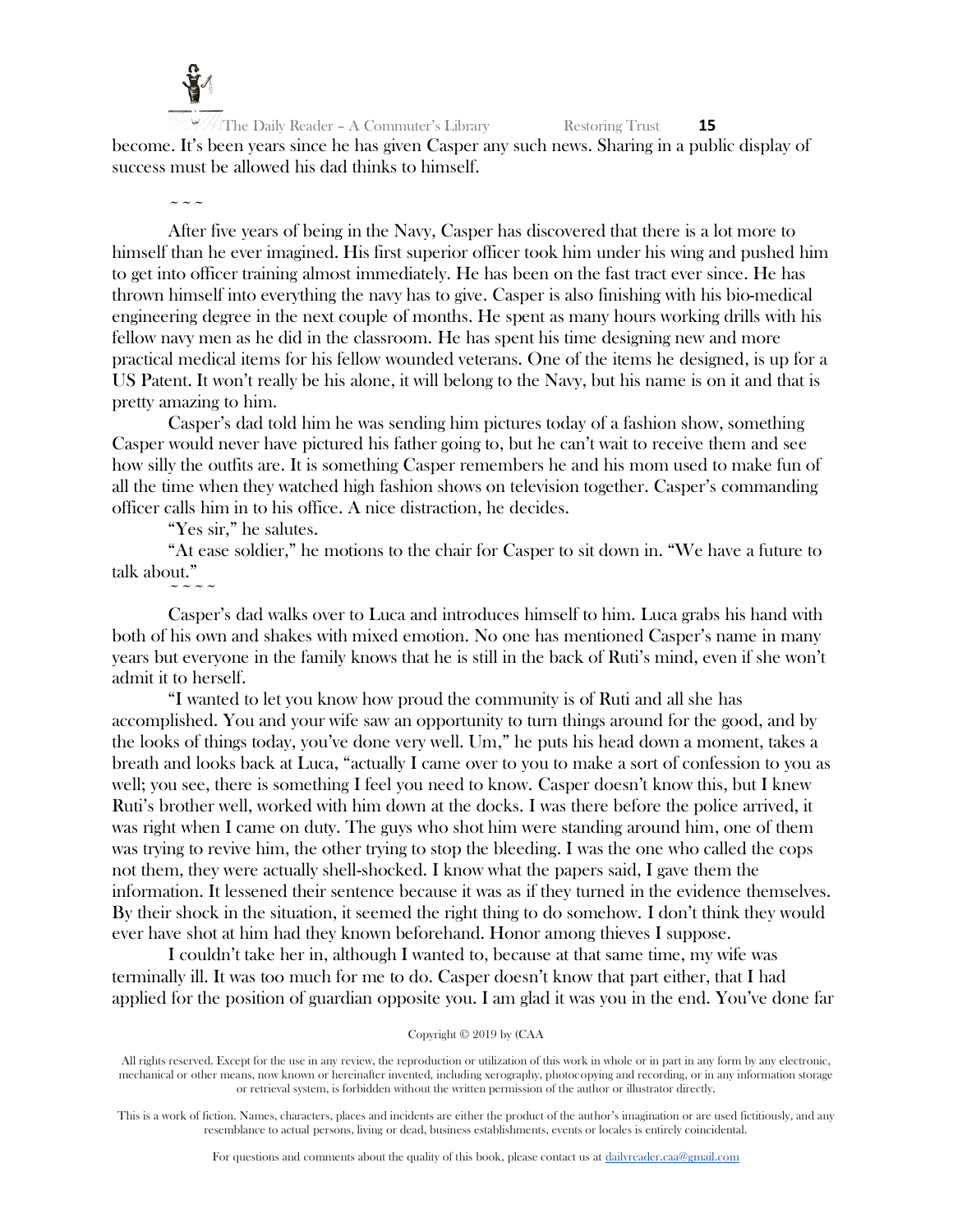

more than I could have given her, not being a woman and all. I was too pre-occupied but I needed to try to make sure she didn't go home, she deserved more than her parents gave her," before Luca can even say a word, Casper's dad turns into the crowd and disappears. Luca and Keri look at each other with new tears in their eyes. They didn't know there was another application, that does explain the delays though.

Keri finds herself shaking, Luca pulls her in as much to calm his own nerves as hers. "Why would he tell us now?" Keri asks.

Luca looks into Keri's eyes. A note of recognition washed over his face. His head darts around again to find Casper's dad. Keri watches her husband, "What is it?" she asks.

"I have to find him." Luca pushes away and darts into the crowd. Where could he be sitting? He pushes through the crowd to get further and further back. This is of no use, he thinks to himself. If I were Casper's dad, where would I want to sit? Of course! The front, he would want to be up front and center. Luca turns around and nearly bumps into his 'friend' the reporter.

"Looking for someone?" the reporter asks slyly.

Luca's mind is racing right now so he forgets to filter himself. "Bart Wangler," he blurts out.

"Hmmmm, any relation to the famous seamen Casper Wangler?" he asks.

Luca stops in his tracks, "How do you know Casper? And what do you mean by famous?" Luca practically demands.

"Ooooo, so now you want information from me, do you?" the reporter responds.

"No actually, I don't," Luca says regaining his composure. "I'll find Mr. Wangler myself, he is an old friend of the family; not that it's any business of yours."

Luca begins to walk away, his mind reeling with information now. He sends a quick text to his wife about what the reporter slipped about Casper. Had they missed something in the paper? Now he has to find Mr. Wangler even faster. The show will begin in half an hour.

"Luca?" Ruti calls to him.

Luca turns around. "Hi honey, how are you holding up?" he asks

"Why do you look so nervous? Kids ok? Did something happen to Grandma?" Ruti asks this because Luca's mother has recently taken ill. Hearing the word grandma spins Luca's emotions to a whole new level.

"She is fine, I spoke with her a little while ago, my sister is there and I showed her on the phone a video of all your pieces that are on display for the public, the ones that won't be worn today. She is so proud of you. We all are," he smiles.

"And yet you look like you lost your best friend right now. Luca?" she says his name really slowly to indicate he is hiding something from her.

"I'm looking for Casper's father, Bart. I saw him before and I wanted to invite him to sit with us. Is that ok?" he tries to recover his strong voice.

"Nice try, I've seen him already. He loves the stuff. Gave me a huge hug and told me there are angles looking down on me today with bright smiles. It was very nice of him to come. I always liked him. He makes me feel comfortable believe it or not," she pauses a moment, "is it weird that I enjoyed his hug?" she asks Luca.

## Copyright © 2019 by (CAA

All rights reserved. Except for the use in any review, the reproduction or utilization of this work in whole or in part in any form by any electronic, mechanical or other means, now known or hereinafter invented, including xerography, photocopying and recording, or in any information storage or retrieval system, is forbidden without the written permission of the author or illustrator directly.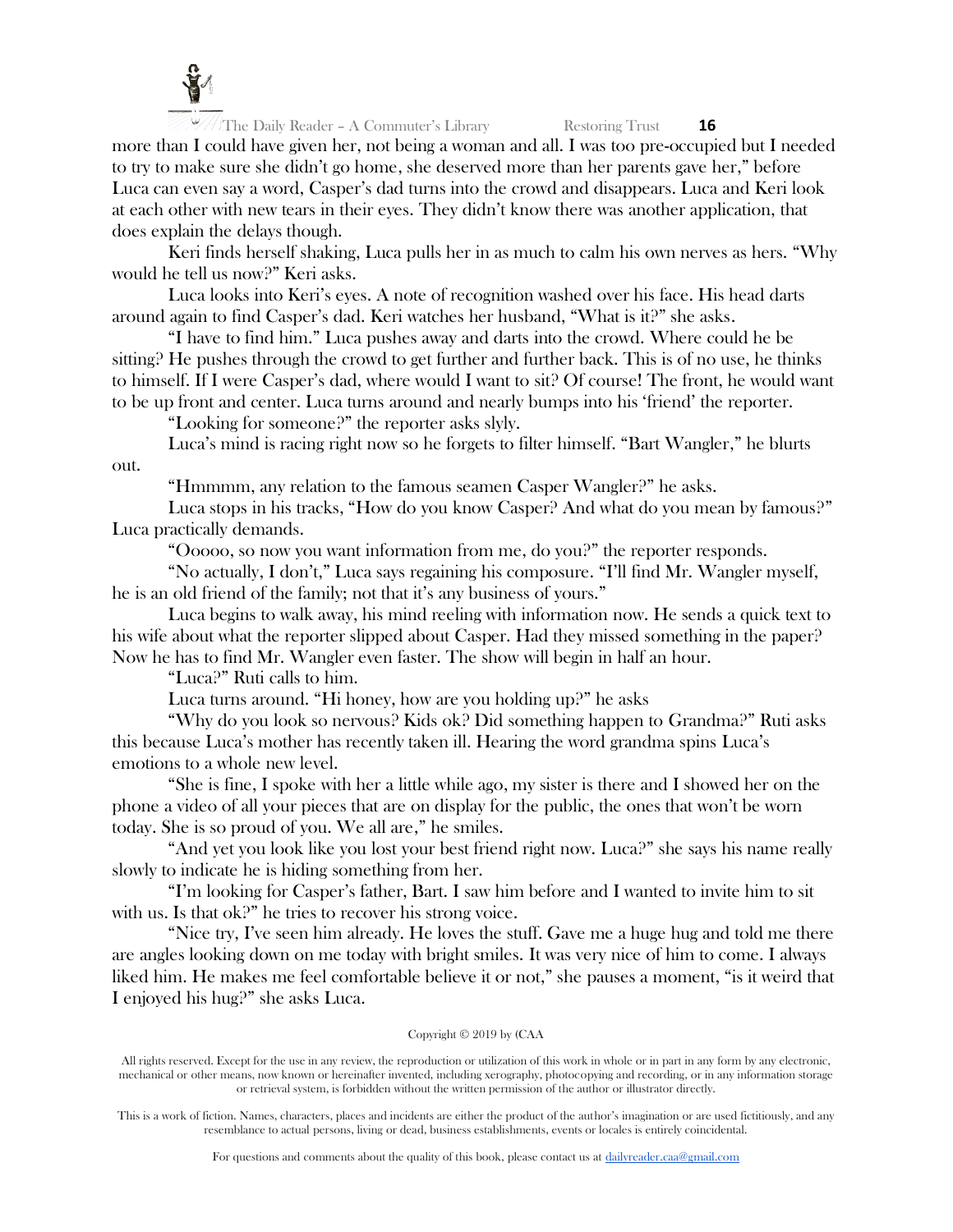

"No, it's not weird. He told me some interesting news today. Did you know that if we hadn't adopted you, well become your guardians, he was going to do it himself?" he asks.

Ruti stares at Luca. All those years ago, Mr. Wangler used to always call her 'my girl', always used to treat her like she mattered. She looks at Luca's face, "What else did he tell you? I'm ok, you can tell me," she says with caution, but desperate to know.

"He knew your brother, he was there right after it happened, the bad guys tried to revive your brother when they saw who was hurt. He was the one to call the cops, he couldn't take you in because his wife was sick then. Casper has been without his mother as long as you've been without your brother. She died shortly after that night and he wasn't in position to take care of another girl just yet, but he felt he needed to apply for the position anyway. He wanted to make sure you weren't in the system," Luca takes a deep breath, he is not sure now is the time to have said this, but now that it's out, it's out.

Ruti pulls Luca in for a hug and he hugs her back fully. He kisses the top of her head like any good father would do. "He always took care of me, he is the one who started the fund isn't he?" she asks.

"It would be a safe assumption, yes," Luca answers

The two break apart and look at each other. "It feels good actually to know that my brother didn't die alone. All this time I thought everyone left him there to die but that they called on their way out. He was a good boy Luca, I believe that now. It was hard not to get sucked into my father's life. I suppose one day when he is up for parole, I'll have to fight and make sure he stays in for life. I have the evidence and the knowledge to do that, you know," she says to him squarely in the eye.

"I figured you did. Not sure why, but I always knew you did. I'm sorry you are carrying this around inside you, but I sure am happy I'm the first to know," he smiles, "I am the first to know, right?" he asks jokingly.

Ruti laughs too. "I believe you are, yes. Come on, let's look into the crowd from behind the curtain, if we both look, we're sure to find him," she says.

 $\sim$   $\sim$   $\sim$ 

Bart Wangler takes a few pictures of the clothes on display, he takes a few more of the handmade pocketbooks, all the while making sure he zooms in on the emblem of choice she is using. He is trying to keep his composure about the whole thing, but it's very hard to do so. His angel, his very own angel is right here in Ruti's heart. Casper must have shown her his tattoo enough times that it stuck in her creative mind. Or, it's one hell of a coincidence.

He clicks send on his phone and hopes he is not interrupting his son in something important. Casper's phone buzzes as he is walking out of his superior officer's office. He has a lot of thinking to do. He has been made an offer he may not be able to refuse.

Casper opens the message from his father and stops abruptly as he is walking. Right in front of him, the pocketbook marked 'handmade' is the emblem of his mother. The emblem drawn by him so many years ago, the one of his tattoo, and the one on his father's signet ring. Did Ruti know? How could she have? He does not remember showing it to her, did he?

#### Copyright © 2019 by (CAA

All rights reserved. Except for the use in any review, the reproduction or utilization of this work in whole or in part in any form by any electronic, mechanical or other means, now known or hereinafter invented, including xerography, photocopying and recording, or in any information storage or retrieval system, is forbidden without the written permission of the author or illustrator directly.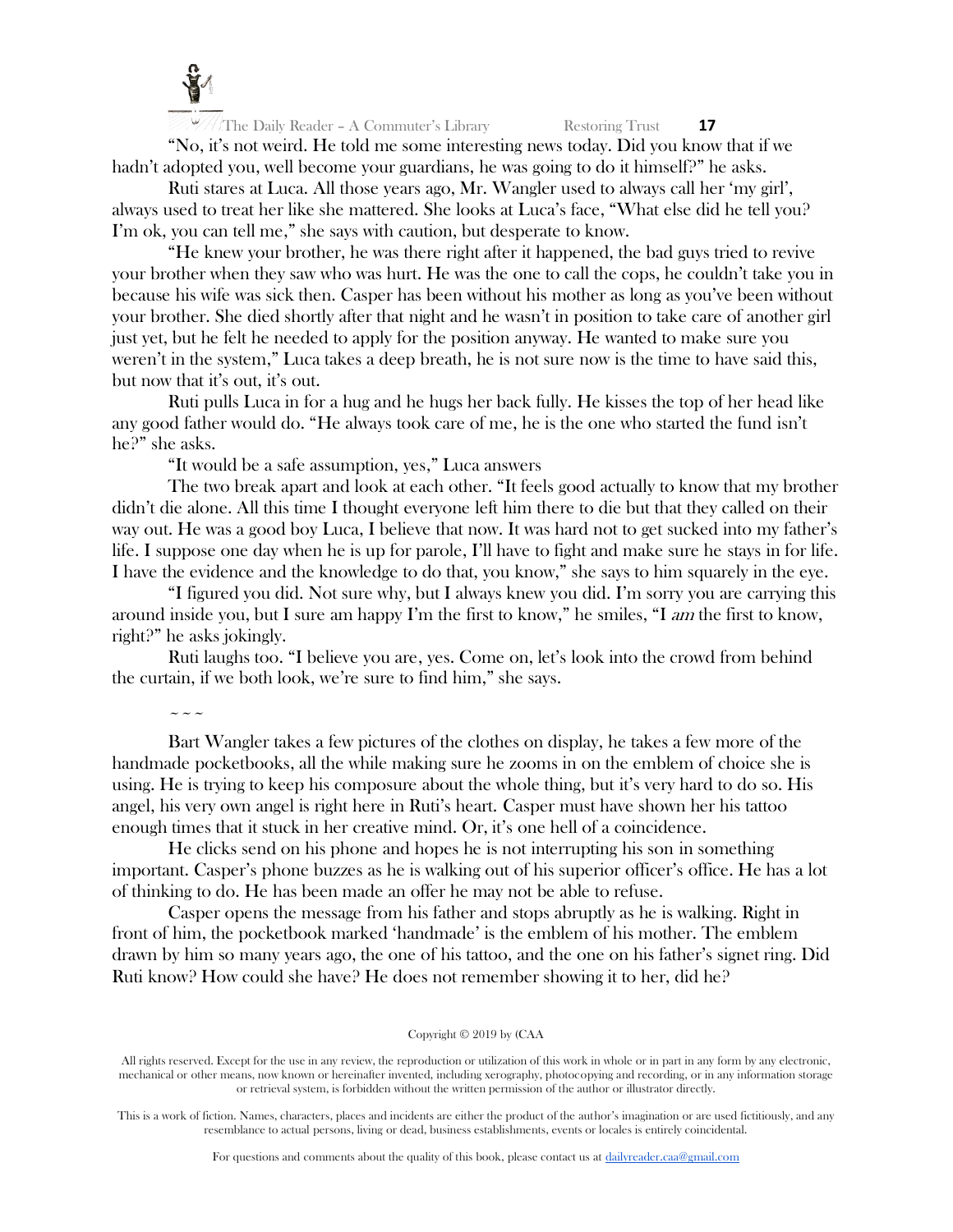

Casper sits down on the nearest bench and looks through the rest of the pictures his father sent. The items are beautiful, not crazy or couture as you see on a lot of fashion shows. These are real, made for real people. He takes a deep breath and responds to his father.

I have no words Pa. Not sure how she came to this. I never even had the opportunity to hug her, let alone show her a tattoo on my lower back. She doesn't go swimming, so we never went together. Unless she was there without me knowing. What do you make of it? He hits send

I don't know. I'm having a hard time with this, I have to admit. Did you see the last pic.<sup>2</sup> She took a selfie with me. Bart responds.

Casper sifts through the pictures again until he finds that picture. Ruti looks beautiful, the close-up picture really makes him think that she reminds him of someone. The smile, the dimple on her cheek. Casper sits up quickly, why had he not recognized this before? Her brother! He used to come home with his dad sometimes. They ate breakfast together, his dad took him fishing, Ruti was the tag along annoying sister who stayed away from everyone all the time, who gave Casper dirty looks. But that was long before his mom died, he didn't have the tattoo then.

You've known all this time, haven't you? You knew who I was going after and you never stopped me. You never told me to be careful but, somehow, I knew. It was best, you're right, had I known I would have screwed it up sooner  $\mathcal O$  Thank you Dad for being the best man a man would want to emulate. I continue to learn life's lessons from you. I hope it makes you proud to know I'm up for a promotion and not only that, they want me working with the medical staff now fulltime to identify what is needed for the wounded; basically I've been offered a lifetime job. How about that for an old screw up.<sup>2</sup> He clicks send with pride.

Casper stands to walk back to his barracks. He didn't tell his father that he will be working on the base only fifteen miles from home. The best naval medical facility there is in the country, is right in their own backyard. This part he will leave as a surprise.

You're not a screw up and you're certainly not old, besides, you've already made me very proud – keep up the good work.  $\mathcal{D}$  His father sends back beaming with pride.

 $\sim$   $\sim$   $\sim$ 

Luca and Ruti continue to look through the curtains for Mr. Wangler. They see the reporter and decide to watch him for a moment to see where he is going. First, they see him near Keri, she brushes him off, "Good girl," Luca says out loud and Ruti laughs.

Next, they see him annoying some of her family, and even some of the other guests. He must be there to dig something up, but what could it be? She has no dirt on her. Ruti watches and watches, the reporter turns around and begins to walk towards the stage, he can't see them and it's a darn good thing too. Ruti's knees buckle and she slips down to the floor shaking.

"What is it? Ruti? What did you see? Who did you see?" Luca looks again and only sees the reporter and a couple of other men in suits.

Her voice is quite shaky but she knows what she knows, "He is not a reporter. He used to work with my father. He wants to find me really, not Bart Wangler, anyone who will get him closer to me, anyone who will get him information without him having to see me. He doesn't want to see me any more than I want to see him. I can't believe I'm saying this, but Luca," she pauses to look

#### Copyright © 2019 by (CAA

All rights reserved. Except for the use in any review, the reproduction or utilization of this work in whole or in part in any form by any electronic, mechanical or other means, now known or hereinafter invented, including xerography, photocopying and recording, or in any information storage or retrieval system, is forbidden without the written permission of the author or illustrator directly.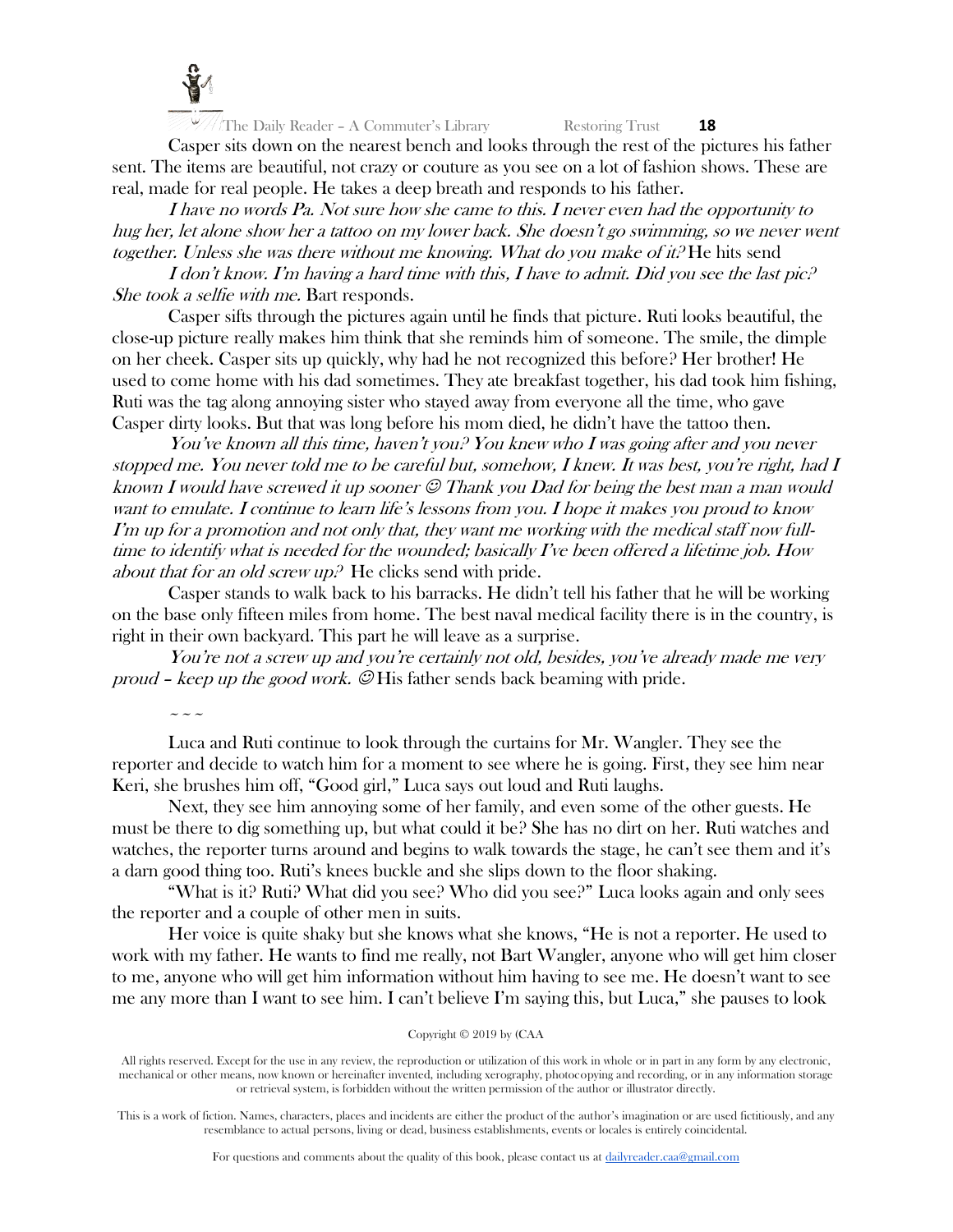

The Daily Reader – A Commuter's Library Restoring Trust **19** him in the eye, "call the police I'm ready to talk and it has to be now. Come, we'll hide in the trailer for the models. I'll kick them out, they should all be dressed by now anyway."

Luca pulls Ruti up and the two of them look over their shoulder to make sure no one is coming. They see Marushka, without words, she knows something is up. "You stay in here child. You too Mr. Luca. I will handle all. I do it with Keri instead, yes?" she asks with her accent heavy with concern.

"Yes, Keri will help," Luca says.

~~~

"Officer Balans, how can I help you?" he says as he answers the phone.

The officer listens carefully to what is being said to him. He asks a couple of questions then he responds with, "Do not move, we have you covered, there are some plain clothed men there already, requested by Marushka. She is an old friend of the precinct. I will call the man you asked for, we will be there shortly."

Officer Balans has been given the tip of a lifetime. To be able to settle a cold crime, the kind that involves over six figures worth of money and at least three kingpins to organized crime. He treads lightly as he walks into his superior's office and closes the door.

Once the information is dispensed the two men make a plan. They can't rush into the show, but they also have to protect the little girl who once stole the heart of the whole community. It is for her brother's memory, and for her future, that they must get this right. They have one chance and they had better do this right.

 $\sim$   $\sim$   $\sim$ 

Casper packs his bags and heads for home. The paperwork will follow, they needed a verbal yes from him and he gave that quickly. As soon as he saw Ruti's work, he knew it was time to go home. The idea of being closer to his dad is not something he could pass up. The idea of being given even more opportunities to work with the wounded soldiers and help them out is a dream come true, this is what he is meant to do. He is meant to heal, to help.

He has a three-hour plane ride that leaves in an hour. He is lucky that they gave him ten days leave, so he will go straight home and be there for when his father comes home from work, won't that be a nice surprise? He hasn't been on leave in eight months. With his last leave he traveled, figuring that he may not get that chance again for a long time, his father encouraged him to do so.

The thought of home and all it comes with that, puts Casper's mind at ease. He gets to have ten full days with his father before reporting for duty so close by, his world couldn't get any better.

~~~

"Do you want to give me a sneak peek so I don't go into full shock when the police come?" Luca asks Ruti kindly.

## Copyright © 2019 by (CAA

This is a work of fiction. Names, characters, places and incidents are either the product of the author's imagination or are used fictitiously, and any resemblance to actual persons, living or dead, business establishments, events or locales is entirely coincidental.

For questions and comments about the quality of this book, please contact us at [dailyreader.caa@gmail.com](mailto:dailyreader.caa@gmail.com)

All rights reserved. Except for the use in any review, the reproduction or utilization of this work in whole or in part in any form by any electronic, mechanical or other means, now known or hereinafter invented, including xerography, photocopying and recording, or in any information storage or retrieval system, is forbidden without the written permission of the author or illustrator directly.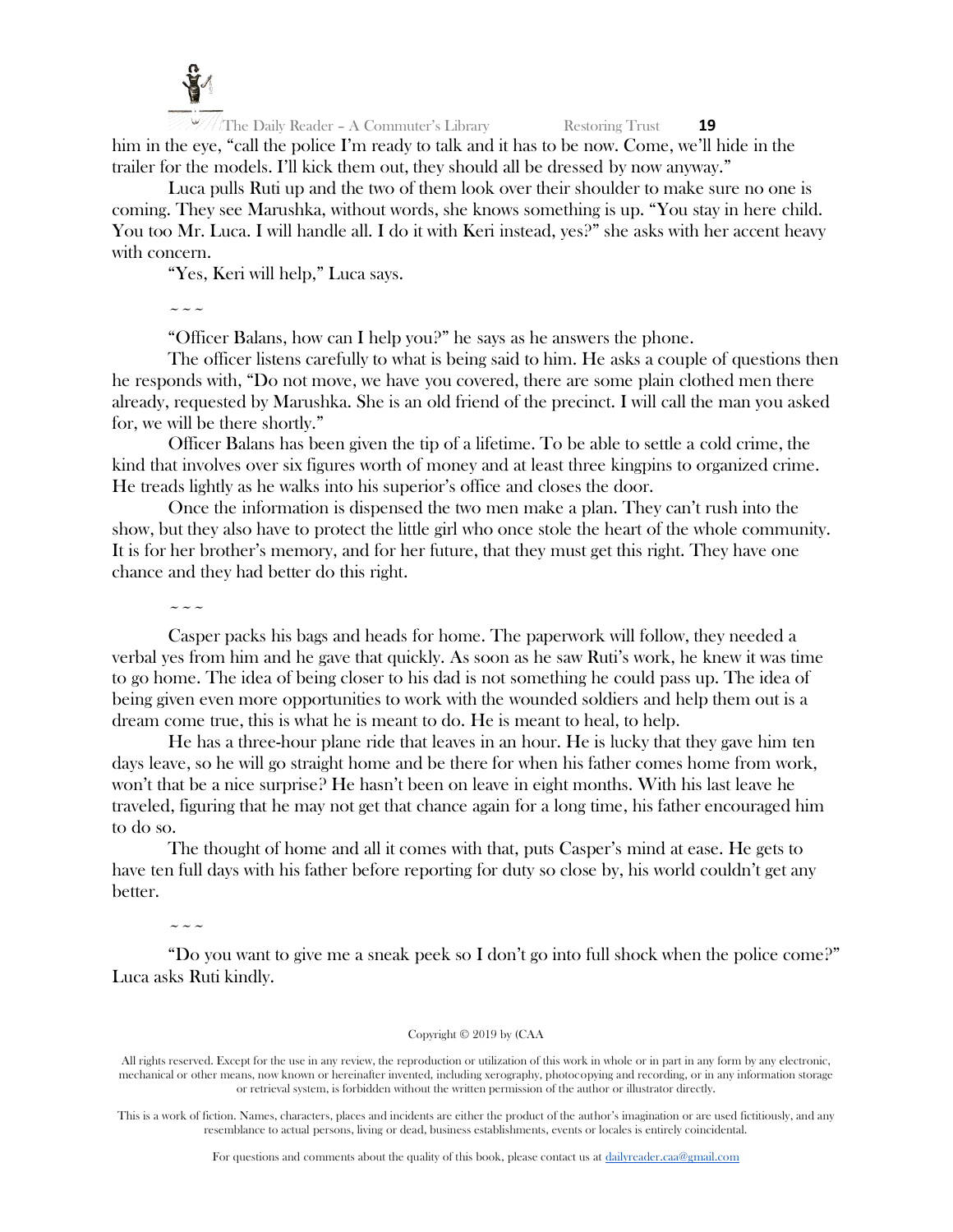

"My father wasn't into petty theft, no, he ran with the big guys. You know the journal I always carry around?" she asks.

"The brown, battered one?" he asks.

"That's the one, it has all the names of people my father screwed over, he wrote them down as conquests, he thought he was smarter than them. He thought he could fraud, steal, and blackmail them into giving up what didn't belong to him. This is what he had done the night my brother was killed. He was going out to fool them into thinking he had the full amount in his bag, he didn't, they knew it the minute they shot my brother, that's why they didn't run. They thought maybe it was on my brother, so what may have looked like help, may have looked like they were trying to revive him but was probably them searching my brother, the fact that Bart called the cops and explained to them that they were helping, that's what got them off some time. Bart saved his own life by saying that, and he probably doesn't even know he did. They would have assumed he ratted them out and someone else would have lost their father too, Casper," she says with a heavy heart.

"You've known all along?" he asks.

"I knew it was a big deal, I really did assume my brother went on his own fruition, but I think he thought he could stop the men from killing my dad. I now think he went to try and save my dad from himself. It would be like him to do that. I can't believe I didn't think of that right away," Ruti begins to tear.

"Your mom did a number on your head. How come they didn't come after her sooner? She probably knows what you know," he says.

"No, I have the journal, I understand the combinations he has on the locks, I was the one who invented the code for him. He used to tell me it was a secret language for the two of us to have. He used my creative mind to keep his secrets. I can't hide anymore Luca. I have a life to live. He can't keep me down. Not here, now when I could really be something, and actually earn what he could never earn……respect," she bows her head down and leans onto Luca, who encloses her into his arms and holds on for dear life.

There is a knock at the door. She waits a moment and looks out of the peep hole. She walks around the trailer to make sure no one is watching, there are peep holes for the models to look out of; they are small one-way windows so no one can see in. It's for their protection. She sees all the right people and unlocks the door and opens to see who she wants to see.

Three men walk in. Only one she recognizes. The man she sent for, the one who arrested her father, she wanted to give him all that she knows. It's only fair that one man busts the whole thing isn't it? At least that is how she thinks.

The last one in locks the door and assures them that the four men in question have already been apprehended. He shows her pictures of them in the squad cars, he took them right before they left, he needs them to be identified by her.

"I can do you one better," Ruti walks over to her bag that she had grabbed before they went into the trailer. "This is my father's infamous journal you were trying to find ten years ago. And this," she picks up a large envelope and opens the clasp, "are the pictures I took as a child

#### Copyright © 2019 by (CAA

All rights reserved. Except for the use in any review, the reproduction or utilization of this work in whole or in part in any form by any electronic, mechanical or other means, now known or hereinafter invented, including xerography, photocopying and recording, or in any information storage or retrieval system, is forbidden without the written permission of the author or illustrator directly.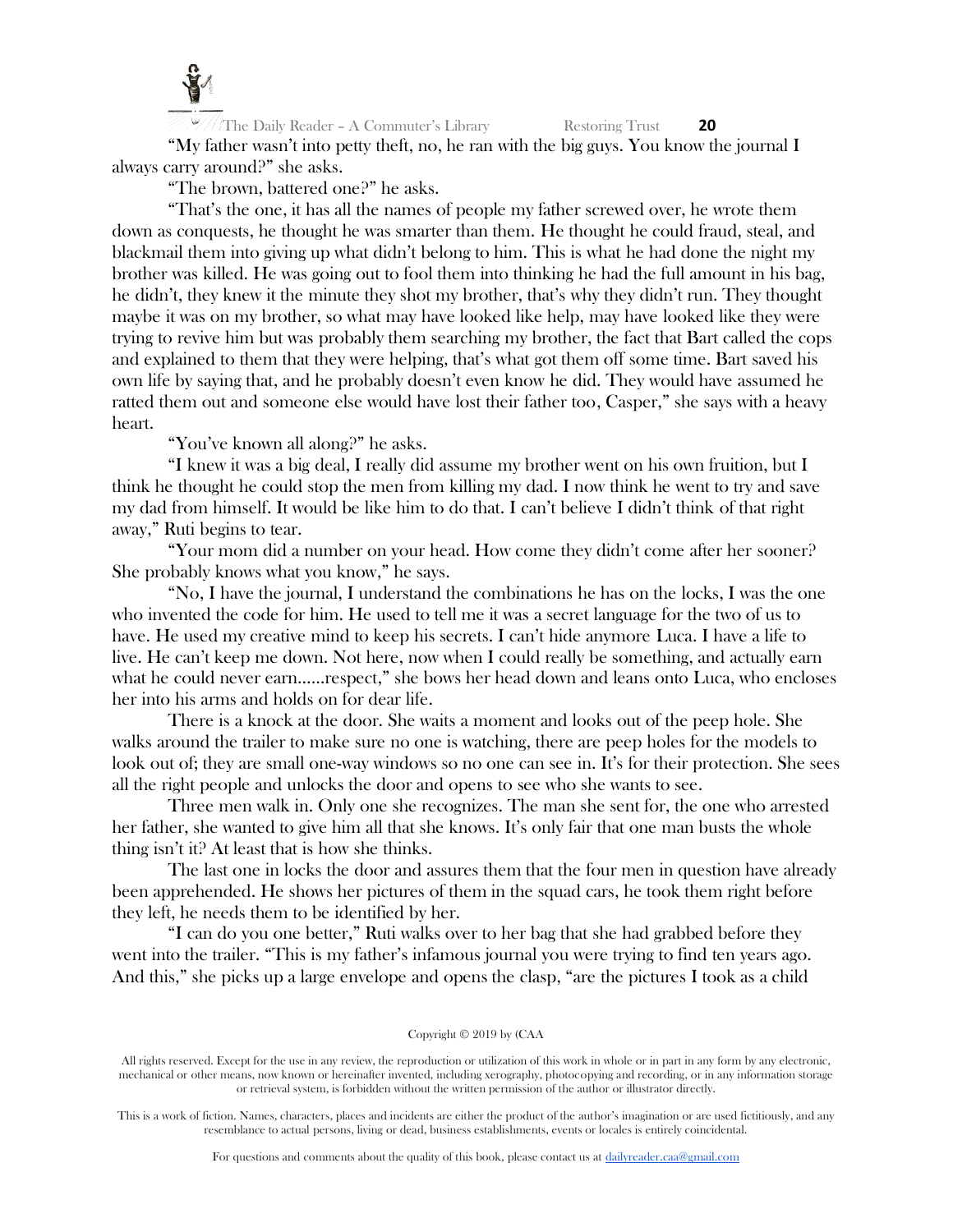

All The Daily Reader – A Commuter's Library Restoring Trust **21** when I snuck out to see what my father was doing. I need to move on in my life, you never received these from me, it came in as an anonymous tip," she stares at the older officer.

"Ruti, I can assure you that no one here cares where the information comes from. Can you tell me anything about the men we apprehended today?" he asks.

"Only the one that posed as the reporter, he is from the Marconey family, the rest I have no idea, newbies probably. It's been ten years, you know. But him I could not forget, he has a scar down the front of his face, see here?" she asks them and they look at the picture again.

"Yes, what of it?" the officer asks.

"It's from me. I was hiding up high and knocked over a heavy plaster pitcher on his face doing what any child would do to save their father. His face was bloody, he assumed it was one of his own guys because he was moaning at them. My father had left the building and I slipped out the high window I crawled in from. My father found me running outside in the same direction and put two and two together. That's when he thought we would be partners. When we came up with the whole new language or code as it really is. You will see in the journal that I wrote down how to break the code. In all honesty, I'm not sure of the other guys are really that bad. I think my father pulled them in because of his own greed and stupidity. I'm pretty sure you will find his money hiding in all the places indicated still. If you hand the Marconey family back their money, they will be happy as can be, might even stop looking," she finishes with a sigh. "Unless, of course, you have a reason to keep the money, but at least you will have all that you have been looking for. Before you ask, no, I never went back to take any of what was hiding, I had no reason to. You will find all of the money still there. Unless it wasn't found by accident by someone else over the years, but it is all pretty well hidden."

Luca stands up, "Gentlemen, I believe you have all that you need, it's been a pleasure meeting you all. We hope to see big news in the papers tomorrow," he smiles and hands them his hand to shake. One by one the officers shake his hand. The older man stands in front of Ruti, "I always knew you had more information, but I figured you'd been through enough, I never wanted to bother the child who lost so much. Good luck with your new venture, from the sounds of the crowds today, I have a feeling you will do very well," he reaches out to shake her hand and she pulls him in for a hug. Something very unusual for Ruti, Luca observes, "The cracking of the code is wrong, I only want you to know. Switch numbers three and four," she whispers to him.

Ruti looks up and the man smiles at her. "Thank you for that gift," he says and walks out of the trailer.

Luca and Ruti wait a moment and walk outside themselves. By now the actual show is over, they head towards the runway and hear a roaring of the crowd. Marushka catches them as they get closer. "And now my fellow fashion buffs, I introduce you to the woman of the hour. Ruti!" she swings her hand over towards Ruti and the whole crowd stands in applause. Luca finds Keri standing at the back of the stage she looks at him with worry and he smiles in pride so she returns the smile. She knows she will hear about what happened soon enough.

 $\sim$   $\sim$   $\sim$ 

#### Copyright © 2019 by (CAA

All rights reserved. Except for the use in any review, the reproduction or utilization of this work in whole or in part in any form by any electronic, mechanical or other means, now known or hereinafter invented, including xerography, photocopying and recording, or in any information storage or retrieval system, is forbidden without the written permission of the author or illustrator directly.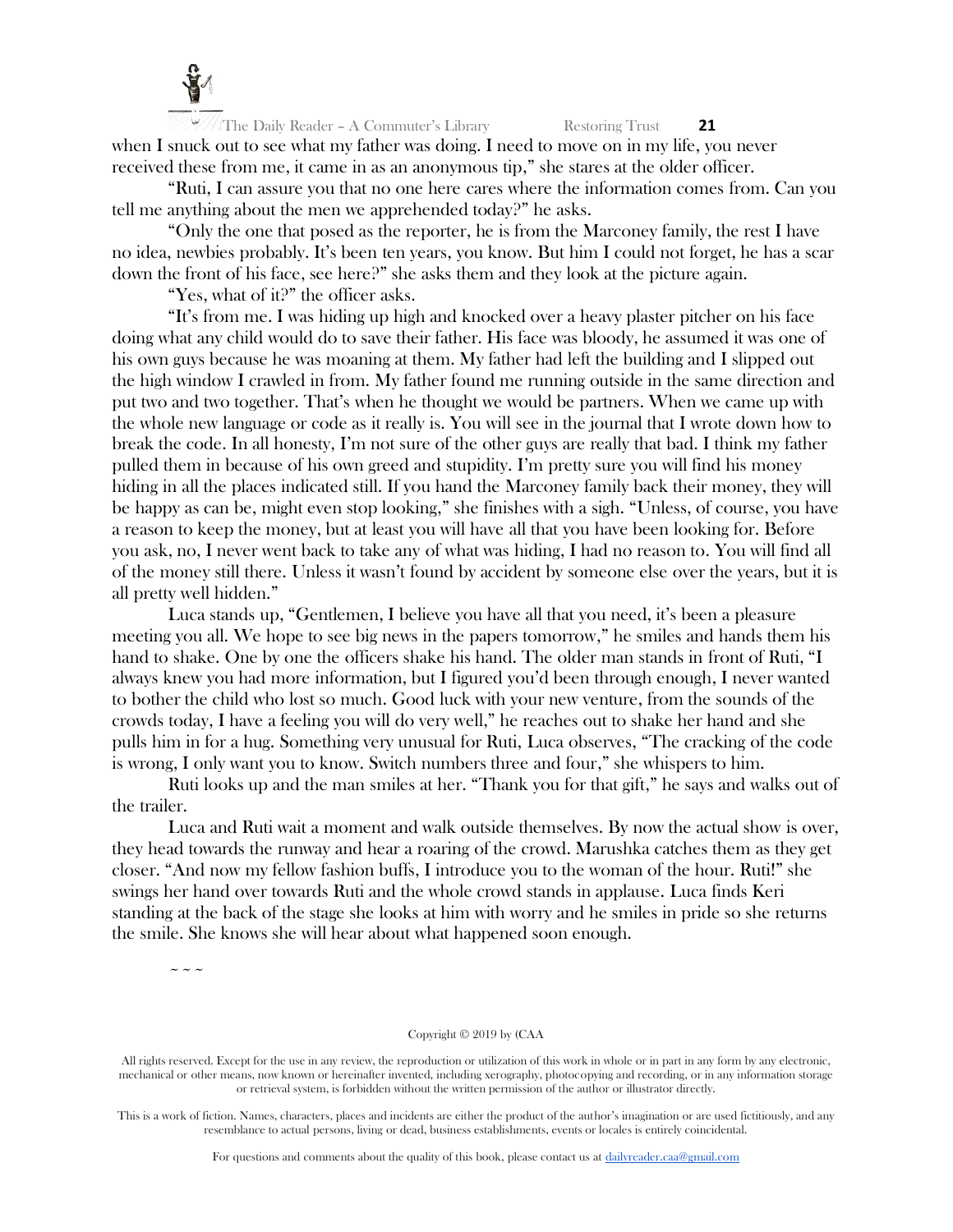

If Ruti learned anything from the past few years working with Marushka, it's that you have to learn to trust each person, one at a time. You should not discount the whole human race or even a part. She gave Ruti many examples of how back in her country people did not trust anyone in authority but the first week she was here she needed help and it was the ones in authority that helped her. She will always be grateful. If a person shows you their worth, good; if they make a mistake, give them a chance to win you back, the real friends will try.

Ruti decides today is the time to give those people who worked with and for her father a chance to redeem themselves. Maybe by turning them in, they will in turn give the truth of the parts she doesn't know. "This is all for you my brother. You did a good thing, my turn. It may not be to save our father's life, but I'm sure it will save someone's," she says out loud.

"Who are you speaking with my dear?" Marushka asks her.

"My brother," she says happily.

"Oh, good. Did you tell him you were a hit? Did you tell him that Madam Piersky wants you as her exclusive designer right here in our area?" she asks with a smile.

"What?! When did that happen?" Ruti asks.

"About an hour before the show even started. She spoke with me and asked me if I thought you would be willing to work for her like I do for your aunt. In an exclusive way, but then you could give private clients what they want as long as your deadlines are met with her first. I took the liberty of saying that you would most likely consider it an honor but that she has to ask you tomorrow, not today," Marushka explains.

"You need time to breathe and to take a moment to recover from all of this nonsense today. I saw the police, I know you spoke to them. You did good, Ruti. I'm proud of you on many levels," she puts her arms out to hug her and Ruti runs to her with open arms. "Ah, my child. You will rule the world one day. But make sure you're not alone ok?" she whispers in her ear.

Ruti understands what that means. She has been missing Casper a lot lately and told Marushka all about what happen so many years ago. She pulls away quickly, "Oh my! His father, he is here. I need to find him!"

"He is by the handbags, he has been there three times today. Mesmerized it seems. Go child," she pushes Ruti out.

Ruti runs around to find where the handbags have been put. So many people are mulling around cleaning up. The models are still talking to each other, every once in a while, begging Keri to take home a dress they modeled. Keri keeps saying no, she does not agree with the policy that they worked for it. They worked, they modeled, they will be paid in cash not in merchandise, she remains firm on this and Ruti agrees with her.

Ruti bumps into Keri, literally. "Whoa there, what or whom are you looking for?" she asks. "Mr. Wangler," Ruti says out of breath.

"He is over in the back wing. Luca is with him, over there, see?" Keri says curiously.

Ruti pulls Keri in and hugs her. "He has to know," she says.

"Know what?" Keri calls to her but she is halfway across the room already.

"Mr. Wangler?" Ruti says in between breaths.

"What's the rush tiger?" he says.

## Copyright © 2019 by (CAA

All rights reserved. Except for the use in any review, the reproduction or utilization of this work in whole or in part in any form by any electronic, mechanical or other means, now known or hereinafter invented, including xerography, photocopying and recording, or in any information storage or retrieval system, is forbidden without the written permission of the author or illustrator directly.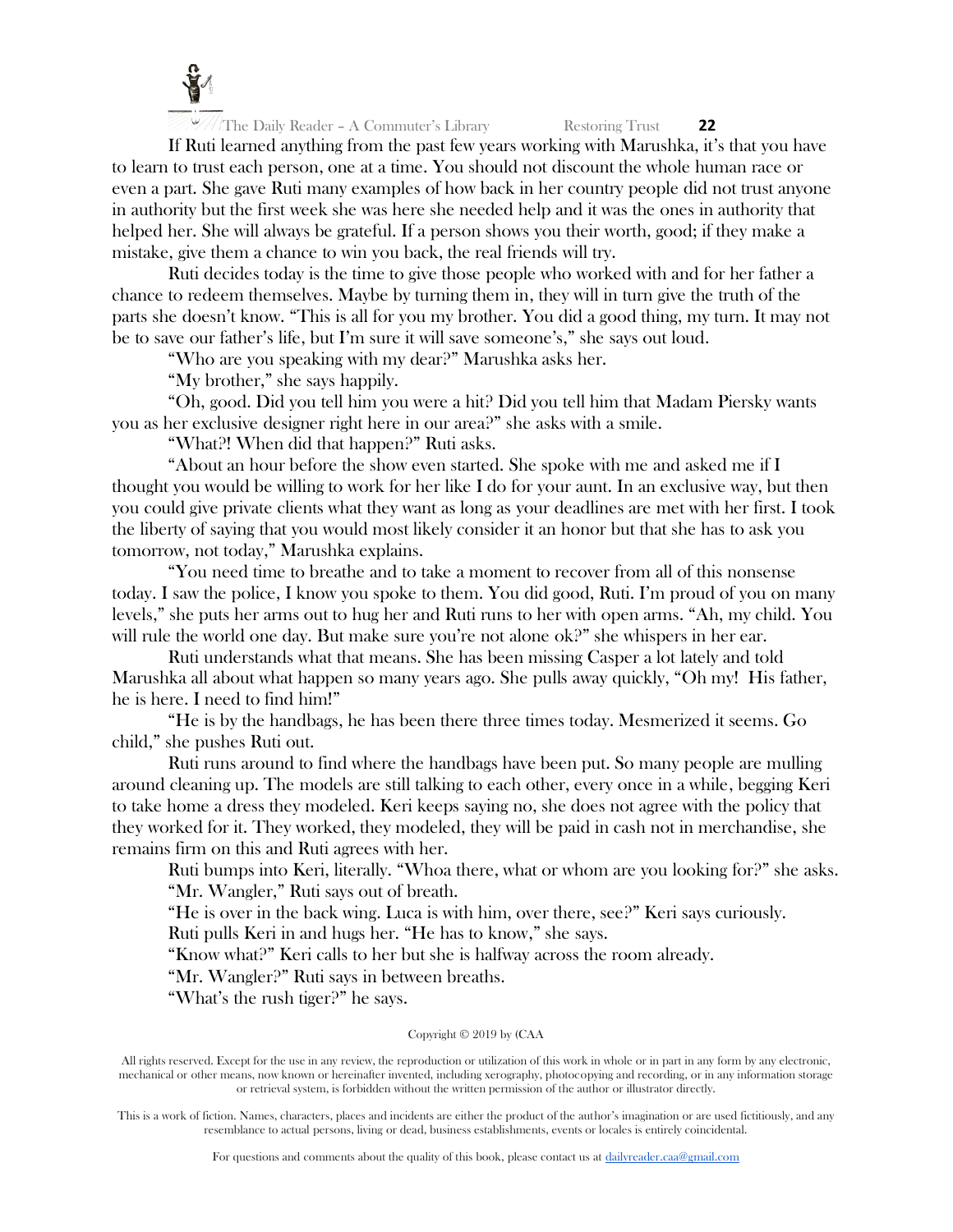

Ruti stares at him a moment. Tiger? Did he call me tiger? No one has called her tiger since she was a young child. Ruti takes a step back, Mr. Wangler used the word on purpose, she can see it in his eyes. Luca is watching the two of them stare at each other, he remains quiet. There is something going on that he is not privy to but he is hoping he will learn. He has learned so much today already about their little girl, not so little anymore he reminds himself.

As Luca is staring at the two of them, he sees Keri coming towards them out of the corner of his eye. He looks back at them as Ruti jumps into Mr. Wangler's arms. He holds onto her as if he won't ever let go. That is love there, this is not simply appreciating her upbringing. Luca pulls Keri to his side as she gets closer. They watch the two people in front of them together. It looks as if a million words are being spoken within those entangled arms.

 $\sim$   $\sim$   $\sim$ 

Casper has spent nearly the whole day traveling. There was a delay at the naval base because of a surprise visit by the General. All hands on deck. Casper and his direct superior officer were interviewed by the General himself. His body is still shaking from the experience. Everyone in the room agreed about where Casper is being posted, they spoke about expectations, about how much work he will be doing. Casper remained quiet unless spoken to, the whole idea of being in the room with the General overwhelmed him. In fifteen years from now, he might get over his awe of the man.

His career is set in front of him. He will be able to live near his father and settle down finally. It is time to get on with all parts of his life, including a wife and family. Now that he will be in a stable position.

The taxi from the airport is another delay. They break down five miles away from home. He could call his father but that would ruin the surprise and boy won't he be surprised!? Casper decides to wear his dress uniform home. It was nice to be so well received at the airport. For the first time, he actually felt respected, now he needs to see if he can earn trust.

The second taxi comes and it's a new car, that's a relief. Casper picks up his bags and hauls them into the trunk. In the next few minutes, he will be home. Casper sits back to relax a moment, his nerves are becoming jittery as he is happy to get home which makes no sense, it's his home.

Looking at the apartment building, Casper feels his mouth widen to a huge smile. He pays the driver and heads inside, trying not to make too much noise so his father won't hear him coming in. He approaches the door to the apartment and something strange is going on, he hears voices. Lots of voices.

Oh, well. He will surprise them all instead. He quickly opens the door and yells, "Surprise!"

The whole room goes silent. Bart Wangler looks at his son, his soldier son, his chest fills with pride as he stands up. But he notices very quickly, his son is not seeing him at all, but is looking straight at Ruti.

Ruti stands quietly and takes the first step towards Casper. This is all he needs, he jumps to her in two giant steps and pulls her in for the kiss he has always wanted to give her. The one that

#### Copyright © 2019 by (CAA

All rights reserved. Except for the use in any review, the reproduction or utilization of this work in whole or in part in any form by any electronic, mechanical or other means, now known or hereinafter invented, including xerography, photocopying and recording, or in any information storage or retrieval system, is forbidden without the written permission of the author or illustrator directly.